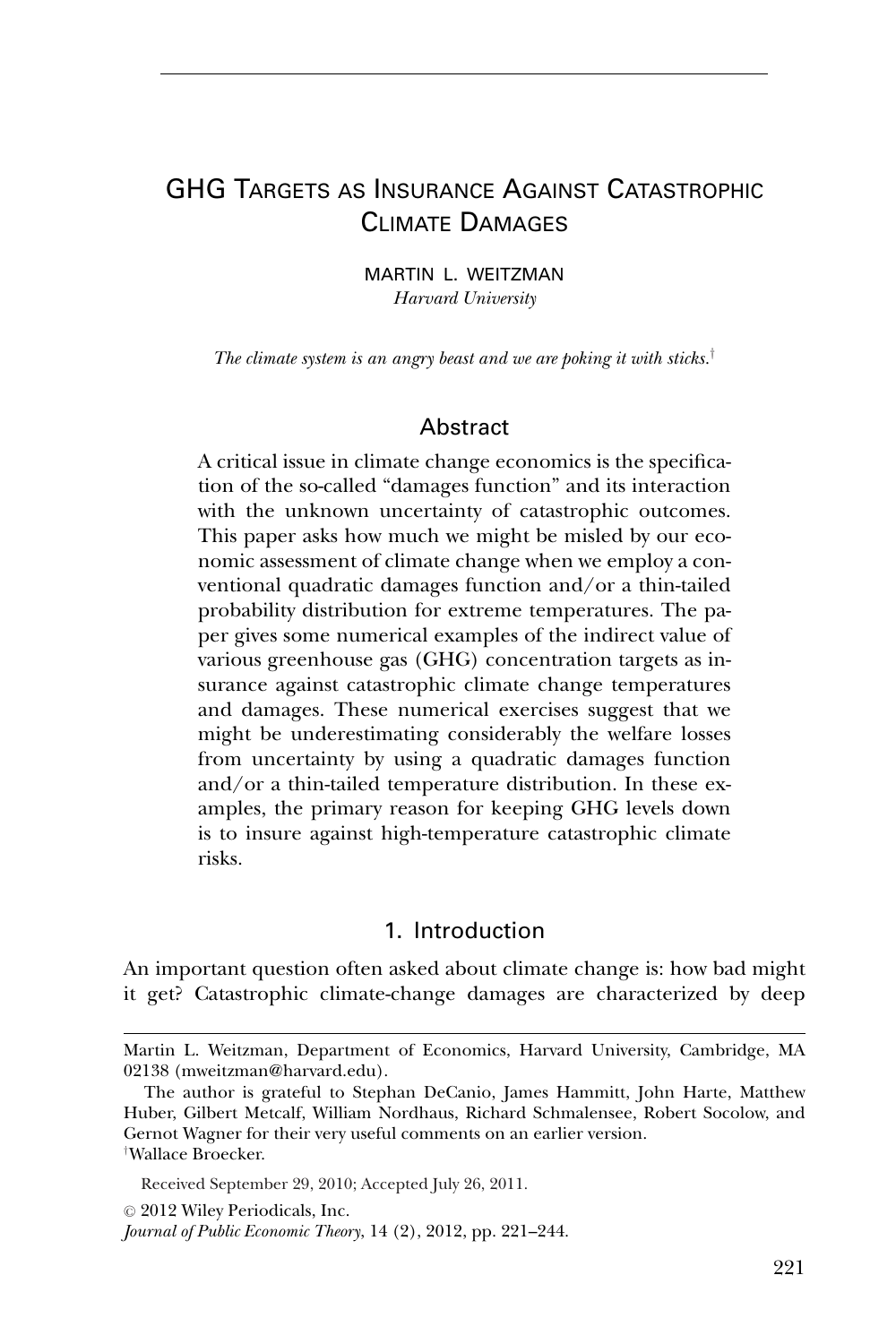structural uncertainties in the science combined with severe constraints on the ability to evaluate meaningfully the welfare losses from high temperatures. The critical centerpiece of any credible economic analysis of climate change must be its extreme uncertainty. Values of key future variables temperatures, climate, comprehensive damages, overall welfare, and so forth—cannot be known now. They must be conceptualized instead as random variables, yet to be drawn from some probability density function (PDF). How bad might it get? The answer must ultimately be expressed in the language of tail probabilities.

This paper concentrates on the appropriate way to represent uncertain global warming and uncertain damages. The "damages function" is a notoriously weak link in the economics of climate change, because it is difficult to specify *a priori* and because, as will be shown, the results from a cost-benefit analysis (CBA) or an integrated assessment model (IAM) can be quite sensitive to its specification at the upper end of extreme impacts. Another notoriously weak link in the economics of climate change is the estimation of tail fatness for PDFs associated with extreme warmings. These problems are especially acute at catastrophically high temperatures, because huge uncertainties surround any estimates of extreme damages or probabilities of climate-change disasters.<sup>1</sup>

The paper investigates what might happen to an economic analysis of climate change with a significantly more reactive damages function than the standard quadratic and with PDFs having tails of varying degrees of fatness. The purpose is not to propose a valid detailed model of climate change, but rather to show on a toy model that basic conclusions of such a model can rely strongly on the assumptions of the model. The paper attempts to give some extremely rough ballpark estimates of the differences in steadystate temperature PDFs and damages as a function of greenhouse gas (GHG) target concentration levels. These differences can vary greatly according to the specification, but on the whole they are substantial enough to suggest that in some situations—especially when catastrophic damages interact with fat-tailed uncertainty—we might be underestimating welfare losses considerably. With the examples being considered in this paper, the primary reason for keeping target GHG levels down is to insure against high-temperature catastrophic climate risks.<sup>2</sup>

Climate change is so complicated, and it involves so many sides of so many different disciplines and viewpoints, that no analytically-tractable model or paper can aspire to illuminate more than but a facet. Because

<sup>&</sup>lt;sup>1</sup> These problems have not much been studied. One of the very few IAM-based studies of extreme climate change is by Dietz (2011), which also contains references to earlier work in this area.

 $2$ <sup>2</sup> This is not exactly "insurance" in the traditional sense because the probability of a catastrophe is being reduced by prevention measures, rather than being compensated by making the planet whole again after the catastrophe.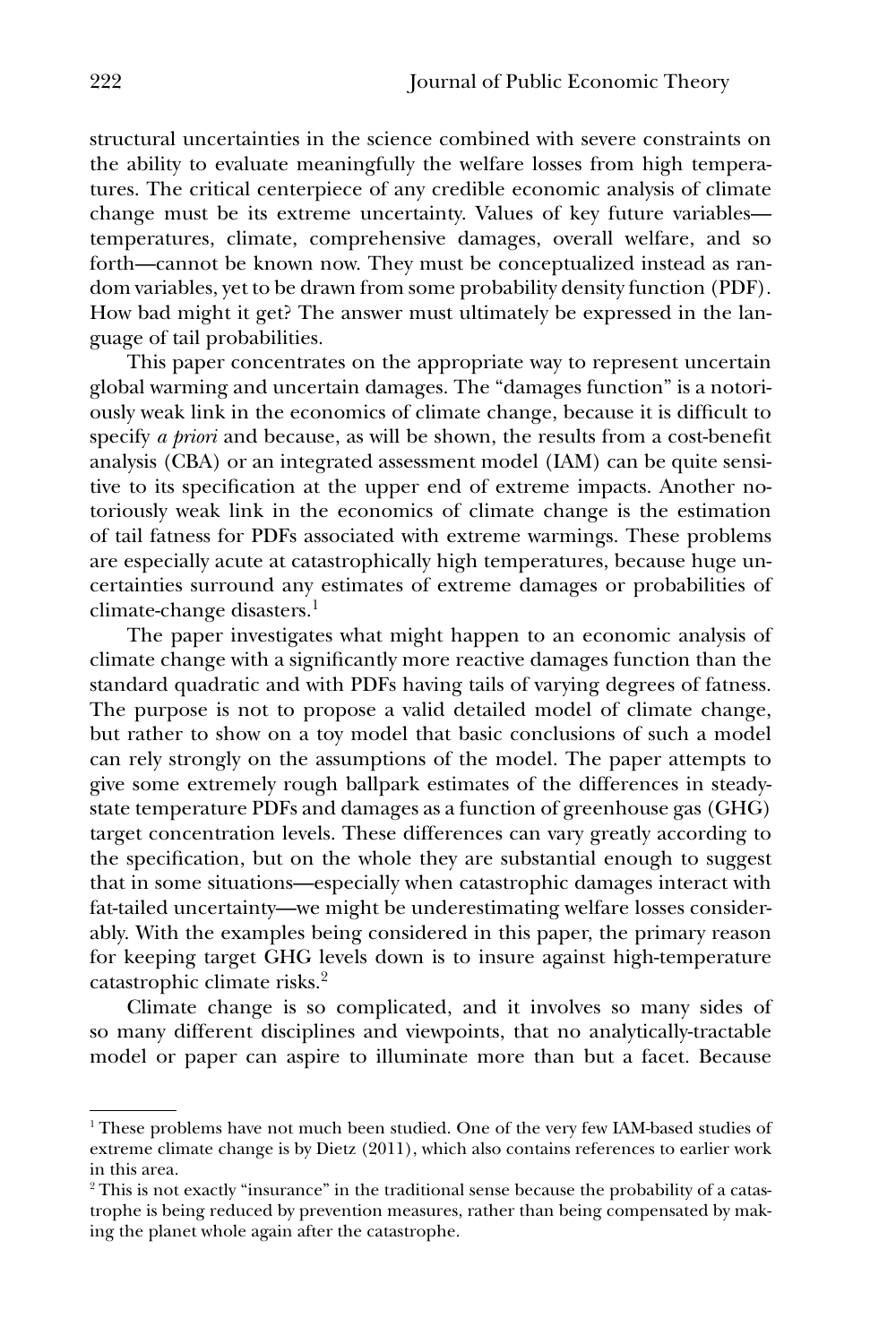the climate change problem is so complex, there is frequent reliance on sophisticated numerical computer simulations. These can be indispensable, but sometimes they do not provide a simple intuition for the processes they are modeling. In this paper I go to the opposite extreme by focusing on relatively tractable comparative-steady-state solutions. What I am presenting here is a kind of "stress test" approach to grasping intuitively the robustness of modeling highly uncertain extreme damages.

### 2. Uncertain Equilibrium Warmings

There are so many sources of uncertainty in climate change that a person almost does not know where or how to begin cataloging them. For specificity, I focus especially on the uncertainty of so-called "equilibrium climate sensitivity."

Equilibrium climate sensitivity (hereafter denoted *S*) is a key macroindicator of the eventual temperature response to GHG changes. It is defined as the global average surface warming that follows a sustained doubling of atmospheric carbon dioxide  $(CO<sub>2</sub>)$ , after the climate system has reached a new equilibrium.<sup>3</sup> Calculating the actual time trajectory of temperatures is a complicated task that requires sophisticated computer modeling based on general circulation models with hundreds of parameters and variables. The human mind being what it is, however, there is a compelling need to reduce and relate such a complicated dynamic reality to an aggregate indicator like *S*. This is a simplistic reduction that overlooks important spatial and temporal aspects of climate change. Nevertheless, the concept is still very useful for capturing the "big picture"—perhaps because the more complicated simulation models find that several aspects of climate change seem to scale approximately linearly with *S*. <sup>4</sup> As just one example of an application of this convenient reductionism, the GHG concentrations that would prevent so-called "dangerous anthropogenic interference"—however it is defined are often made by back-of-the-envelope calculations based on *S*. But because *S* is uncertain, the uncertain temperature changes induced by a given GHG concentration can only be described in terms of probabilities. This paper follows closely the spirit and assumptions (and drawbacks) of the *S* -reductionist approach.

It should be clearly understood that under the rubric of "equilibrium climate sensitivity" I am trying to aggregate together an entire suite of

<sup>3</sup> In scientific jargon, *S* is a so-called "fast equilibrium" concept based upon "fast feedbacks" (geologically speaking). The concept omits slower-acting feedbacks, such as changes in albedo, changes in biological sinks or sources, temperature-induced releases of carbon from clathrates, and the like. So-called "earth system sensitivity" includes slower-acting feedbacks and is presumably larger, perhaps significantly so. For a time horizon on the scale of 150 years or so, it is not implausible that "earth system sensitivity" might be the more relevant concept. Greater details are available, e.g., in Hansen *et al.* (2008).

 $4$  See, e.g., Knutti and Hegerl (2008).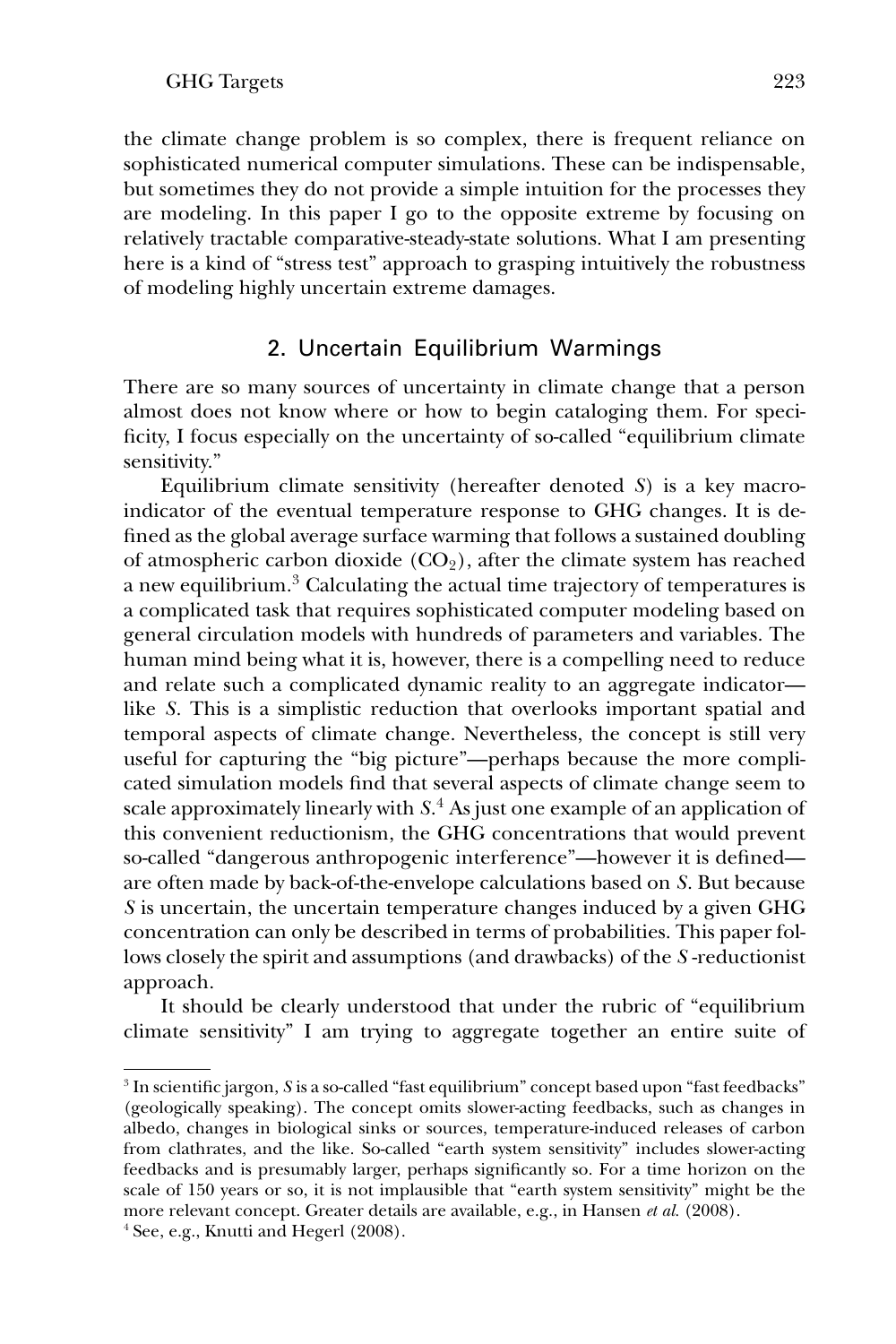uncertainties, including some non-negligible unknown unknowns. So climate sensitivity is to be understood here as a prototype example or a metaphor, which is being used to illustrate much more generic issues in the economics of highly uncertain climate change. The insights and results of this paper are not intended to stand or fall on the narrow issue of accurately modeling uncertain climate sensitivity *per se*. Whatever its source, greater uncertainty typically strengthens the case I am trying to make in this paper. Empirically, it is not the fatness of the tail of the climate sensitivity PDF *alone* or the reactivity of the damages function to high temperatures *alone*, or the degree of relative risk aversion *alone*, or the rate of pure time preference *alone*, or any other factor *alone*, that counts, but rather the *interaction* of all such factors in determining the upper-tail fatness of the PDF of the relevant measure of overall expected welfare.

The Intergovernmental Panel on Climate Change in its IPCC-AR4 (2007) Executive Summary explains *S* this way: "The equilibrium climate sensitivity is a measure of the climate system response to sustained radiative forcing. It is not a projection but is defined as the global average surface warming following a doubling of carbon dioxide concentrations. It is *likely* to be in the range 2 to 4.5◦C with a best estimate of 3◦C, and is *very unlikely* to be less than 1.5◦C. Values substantially higher than 4.5◦C cannot be excluded, but agreement of models with observations is not as good for those values." The IPCC defines "likely" as a probability above 66% but below 90%, which would mean that the probability that climate sensitivity is greater than  $4.5\textdegree C$  $(Prob[S \geq 4.5^{\circ}C])$  is between 5% and 17%. A more recent average estimate of 14 leading climate scientists is  $Prob[S \geq 4.5^{\circ}C] = 23\%$ <sup>5</sup>. In this paper I choose 70% as defining "likely" and I calibrate all upper-tail probability distributions so that  $P[S \ge 3 \text{ °C}] = 50\%$  and  $P[S \ge 4.5 \text{ °C}] = 15\%.$ <sup>6</sup>

The upper-half tail of the probability distribution is the region  $S > S_M$ , whose total probability mass is 0.5, where the climate-sensitivity median is taken to be  $S_M = 3^\circ \text{C}$ . I use three two-parameter PDFs to represent this upperhalf tail of climate sensitivity: (1) the Normal distribution, which has a thin upper tail; (2) the Pareto (or Power) distribution, which has a fat upper tail; (3) the Lognormal distribution which has an upper tail on the borderline between fat and thin. There is some wiggle room in the definition of what constitutes a fat-tailed PDF or a thin-tailed PDF, but almost everyone agrees that probabilities declining exponentially or faster (like the Normal) are thin tailed, while probabilities declining polynomially or slower (like the Pareto) are fat tailed. The intermediate-tailed Lognormal is an interesting borderline case because the probabilities in its upper tail decline slower than

<sup>5</sup> Zickfield, Morgan, Frame, and Keith (in review).

<sup>&</sup>lt;sup>6</sup> I lean more toward P[*S*  $\geq 4.5$  °C]  $\leq 17\%$  than toward P[*S*  $\geq 4.5$  °C]  $\geq 5\%$  because, for a time horizon of a century and a half or so, it is plausibly the more inclusive "earth system sensitivity" that matters more than the "fast equilibrium sensitivity" that IPCC-AR4 refers to. See also footnote 1.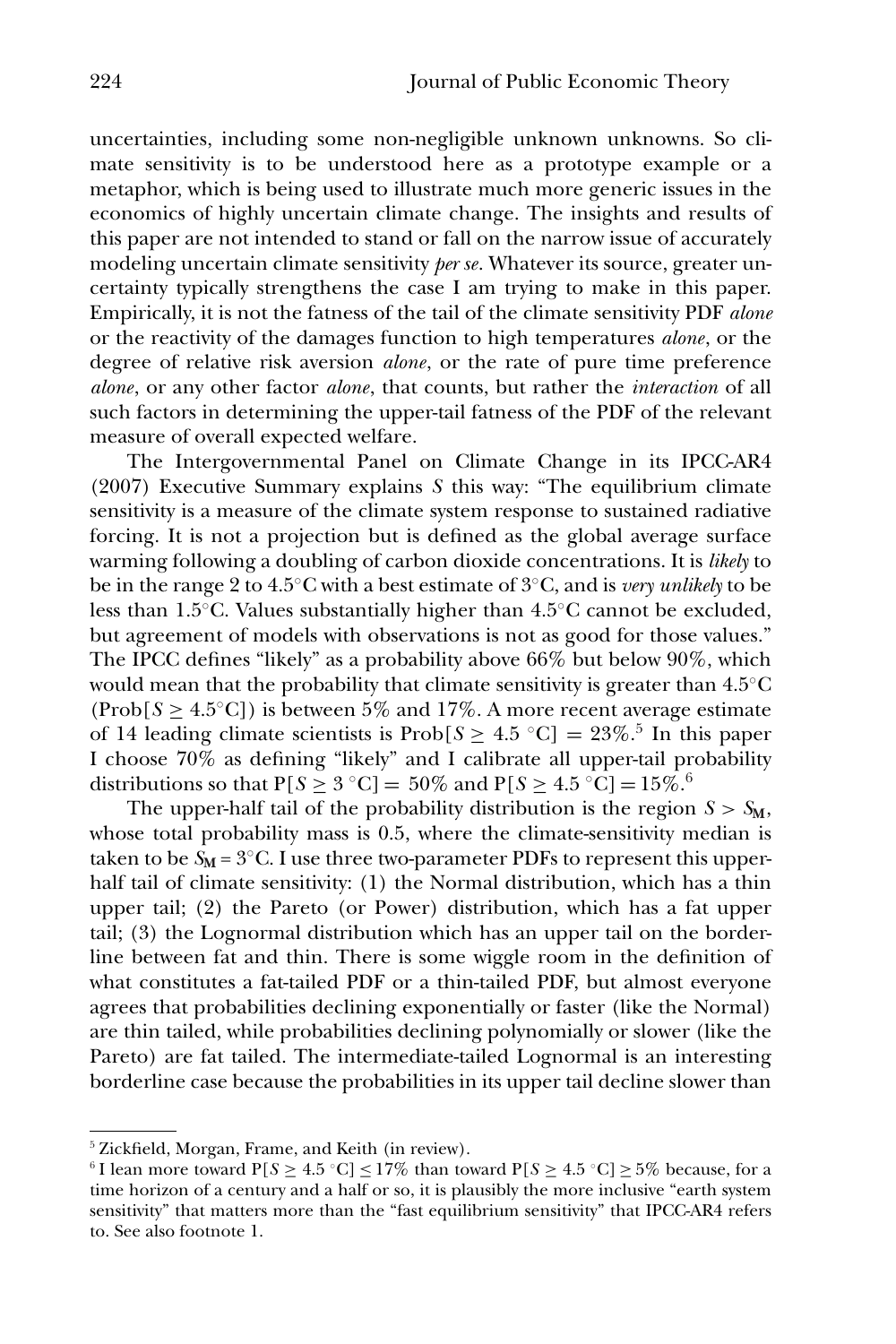exponentially but faster than polynomially.<sup>7</sup> For all three PDFs I calibrate the two parameters so that  $P[S \ge 3] = 0.5$  and  $P[S \ge 4.5] = 0.15$ . A major goal of this paper is to experiment with different PDFs above the median value of *S***<sup>M</sup>** = 3◦C. For the purposes of this paper, very little depends on the exact form of the PDF for the 50% of probability *below* the median. By contrast, we are forced to speculate and extrapolate wildly concerning the PDF for the 50% of probability *above* the median, and, as we shall see, this can have major consequences.

The notation  $f_I(S)$  refers to the PDF of climate sensitivity *S*. The subscript  $I = L$  refers to a Lognormal PDF, the subscript  $I = N$  refers to a PDF whose upper-half tail is **N**ormal, and the subscript  $I = P$  refers to a distribution whose upper-half tail is **P**areto (or **P**ower).

I begin with the base case of the Lognormal, whose upper-half PDF here is

$$
f_{\rm L}(S) = \frac{1}{0.3912\sqrt{2\pi} \, S} \, \exp\left(-\frac{(\ln S - 1.099)^2}{2(0.3912)^2}\right) \tag{1}
$$

for all  $S \geq 3$ . As can readily be confirmed, the parameter values in Equation (1) have been calibrated so that  $P[S \geq 3^{\circ}C] = 0.5$  and  $P[S \geq 4.5^{\circ}C] = 0.15$ . I also consider two other possibilities for the upper-half tail: a fat-tailed Pareto PDF and a thin-tailed Normal PDF.

My upper-half-tail Pareto PDF is also specified by its parameters being set so that simultaneously  $P_P[S \ge 3] = 0.5$  and  $P_P[S \ge 4.5] = 0.15$ . It is readily confirmed that the corresponding upper-half-tail Pareto PDF is

$$
f_{\mathbf{P}}(S) = 38.76 S^{-3.969}.
$$
 (2)

My upper-half-tail Normal PDF is again specified by its two parameters being set so that simultaneously  $P_N[S \ge 3] = 0.5$  and  $P_N[S \ge 4.5] = 0.15$ . It is readily confirmed that the corresponding upper-half-tail Normal PDF is

$$
f_{N}(S) = \frac{1}{1.447\sqrt{2\pi}} \exp\left(-\frac{(S-3)^{2}}{2(1.447)^{2}}\right).
$$
 (3)

The following table gives some values for the three cumulative distributions.

I think that not many climate scientists would quibble about the "big picture" of the PDF of climate sensitivity given by Table 1 for low values of climate sensitivity. For what it is worth, the median upper 5% probability level over all 22 climate-sensitivity PDFs cited in IPCC-AR4 is 6.4◦C, which is consistent with the Pareto PDF above.<sup>8</sup> Notice that the absolute probabilities of very high values of *S* are quite small. Even so, the *relative* probabilities of

<sup>7</sup> The moment generating function of a Lognormal PDF is infinite, although every moment is finite.

<sup>8</sup> Details in Weitzman (2009a).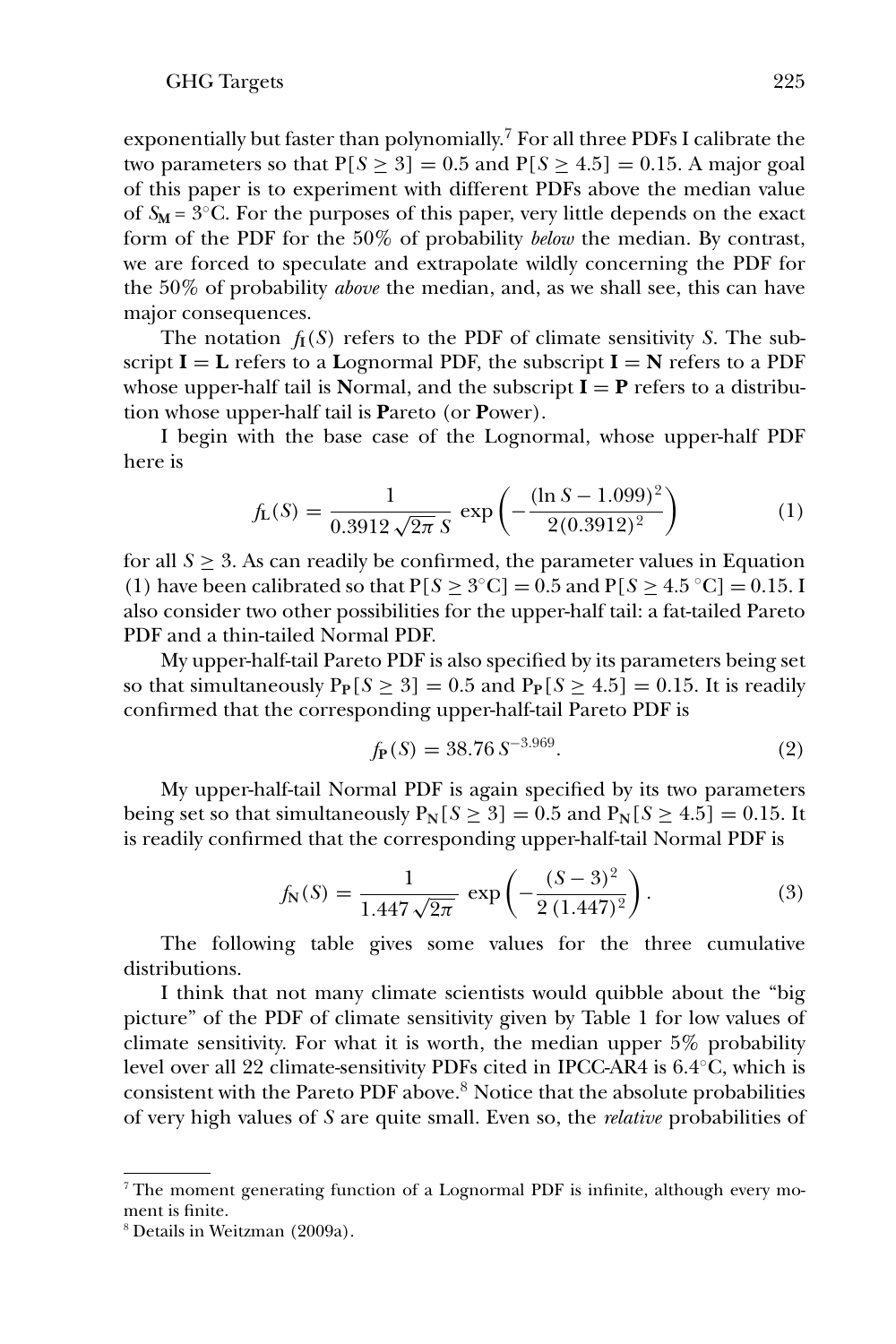| $\overline{\hat{s}} =$                                                                                                        |  |  | $3^{\circ}$ C 4.5 $^{\circ}$ C 6 $^{\circ}$ C 8 $^{\circ}$ C 10 $^{\circ}$ C 12 $^{\circ}$ C | $15^{\circ}$ C | $20^{\circ}$ C |
|-------------------------------------------------------------------------------------------------------------------------------|--|--|----------------------------------------------------------------------------------------------|----------------|----------------|
| $P_P[S \geq \widehat{S}]$ 0.5 0.15 0.064 0.027 0.014 0.008 0.004 0.002                                                        |  |  |                                                                                              |                |                |
| $P_L[S \geq \widehat{S}]$ 0.5 0.15 0.038 0.006 0.001 $2 \times 10^{-4}$ $2 \times 10^{-5}$ $6 \times 10^{-7}$                 |  |  |                                                                                              |                |                |
| $P_N[S \geq \widehat{S}]$ 0.5 0.15 0.019 0.003 $7 \times 10^{-7}$ $3 \times 10^{-10}$ $6 \times 10^{-17}$ $4 \times 10^{-32}$ |  |  |                                                                                              |                |                |

Table 1:  $P[S \geq \hat{S}]$  for the three probability distributions used in this paper

high *S* are extremely dependent on whether the upper tail of the relevant PDF is fat, thin, or intermediate.

The next step is to convert PDFs of equilibrium climate sensitivity*S* into PDFs of equilibrium temperature change *T*, as a function of given stable greenhouse gas (GHG) target concentrations. Let *G* stand for atmospheric GHGs as measured in parts per million (ppm) of carbon dioxide equivalent  $(CO_2e)$ . Climate sensitivity corresponds to the equilibrium temperature change eventually induced by a sustained doubling of  $CO<sub>2</sub>e$ . Let  $\Phi(G)$  represent the "forcing factor" as a function of the steady-state GHG level *G*, with  $\Phi(G)$  normalized by making  $\Phi(560) \equiv 1$ . An atmospheric concentration of *G* = 560 ppm represents a doubling of the pre-industrial-revolution level of  $G = 280$ . As is well known, the forcing factor  $\Phi$  increases linearly in the *logarithm* of CO<sub>2</sub>e concentrations.<sup>9</sup> With normalization  $\Phi(560) \equiv 1$ , the precise formula is

$$
\Phi(G) = \frac{\ln (G/280)}{\ln 2}.
$$
\n(4)

Therefore, a given constant level of GHGs *G* and a given equilibrium climate sensitivity *S* translates into a steady-state temperature change of

$$
T = \Phi(G) \times S. \tag{5}
$$

If  $f_1(S)$  is the relevant PDF of climate sensitivity, then, from the standard Jacobean formula for change of random variables, the relevant PDF of temperatures *T* for a given level of *G* is

$$
\psi_{\mathcal{I}}(T \mid G) = \frac{f_{\mathcal{I}}(T/\Phi(G))}{\Phi(G)}.
$$
\n(6)

To anchor the upper tail of extreme warmings, I arbitrarily focus on multiples of 6◦C. Six degrees of extra warming is about the upper limit of what the human mind can envision for how the state of the planet might change. It serves as a routine upper bound in attempts to communicate what the most severe global warming might signify, including the famous "burning embers" diagram of the IPCC and several other popular expositions.<sup>10</sup> Twelve degrees

 $9$  See, e.g., Archer (2007).

 $10$  See, e.g., IPCC-AR4 (2007) and Lynas (2007). One recent study (Kriegler *et al.*, 2009) asked 52 experts for their subjective probability estimates of triggering a "tipping point of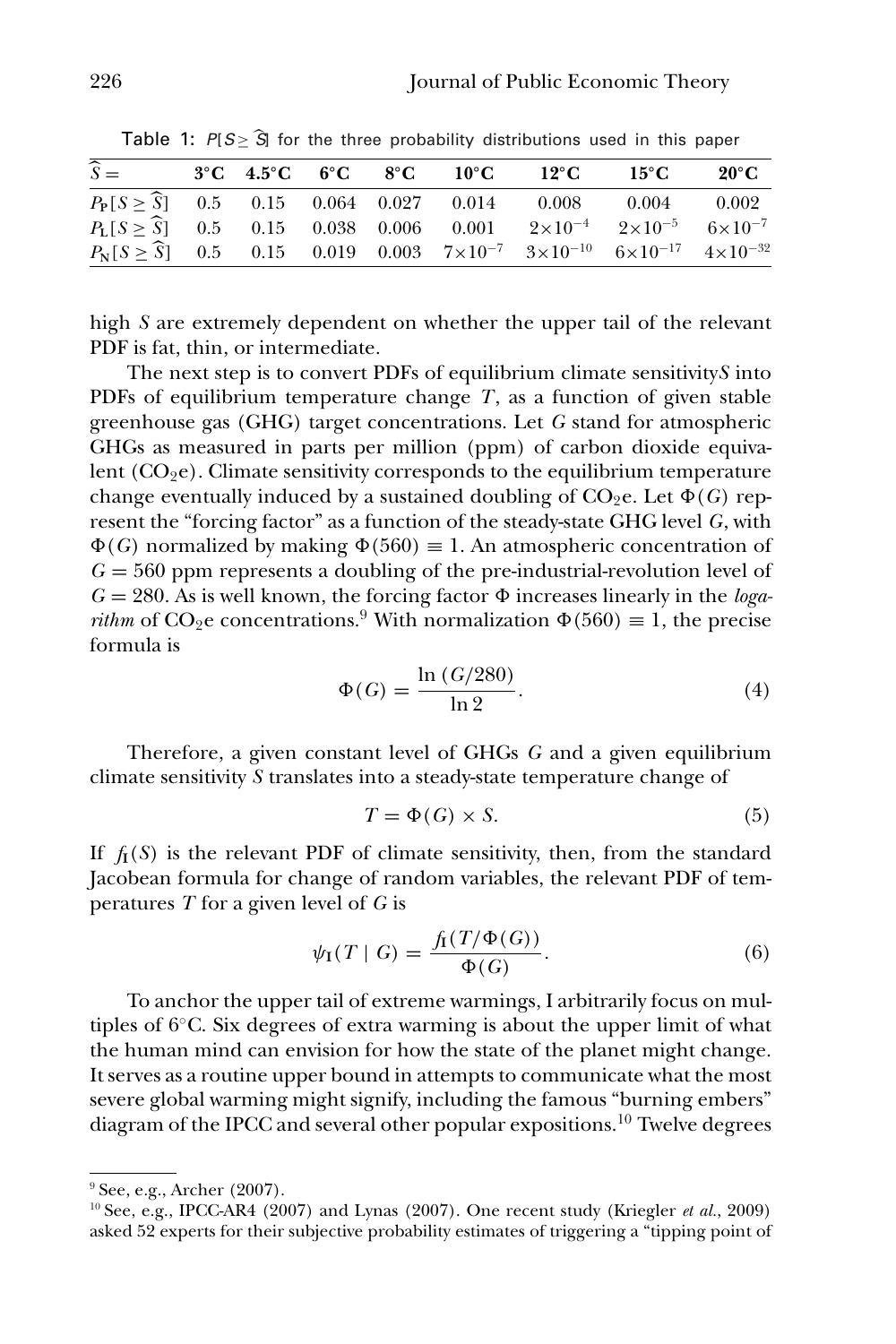of global warming is used here as an example of a round number ( $12°C =$  $2 \times 6\degree$ C) that transcends our ability to imagine, with any reasonable measure of accuracy, what the earth might be like for super-high temperature increases. Throughout the numerical examples that follow, I arbitrarily take 18<sup>°</sup>C (= 3  $\times$  6<sup>°</sup>C) to be an upper bound beyond which temperatures are not allowed to go—by fiat. Thus, for all calculations of expected values, damages are capped at 18◦C and probabilities of such damages are calculated as  $P[T \ge 18\degree C]$ . In this sense 18<sup>°</sup>C might be envisioned as something akin to a global "death temperature."

The issue of how to deal with the deep structural uncertainties in climate change would be completely different and immensely simpler if systemic inertias, like the time required for the system to naturally remove extra atmospheric  $CO<sub>2</sub>$ , were short, as is the case for many airborne pollutants like particulates, sulfur dioxide, and ozone. Then an important component of an optimal strategy might be along the lines of "wait and see." With strong reversibility, an optimal climate-change policy should logically involve (among other elements) waiting to learn how far out on the bad fat tail the planet might end up, followed by midcourse corrections if we seem to be headed for a disaster. Alas, the problem of climate change seems bedeviled almost everywhere by significant stock-accumulation inertias—in atmospheric  $CO<sub>2</sub>$ , in the absorption of heat or  $CO<sub>2</sub>$  by the oceans, in the uptake of  $CO<sub>2</sub>$  by the biosphere, in albedo changes, in the wildcard reaction to warming temperatures of the enormous stocks of methane clathrates trapped in permafrost and continental shelves, and in many other relevant physical and biological processes that are extremely slow to respond to attempts at reversal.

Take atmospheric carbon dioxide as a prime example. Solomon *et al.* (2009) calculated how concentrations of  $CO<sub>2</sub>$  would be expected to fall off over time if *all* anthropogenic emissions were to cease immediately, following a future 2% annual growth rate of emissions up to peak concentrations of 450, 550, 650, 750, 850, and 1,200 ppm. As the authors state: "The example of a sudden cessation of emissions provides an upper bound to how much reversibility is possible, if, for example, unexpectedly damaging climate changes were to be observed." Results differed for different trajectories and scenarios, but a crude rule of thumb seemed to be that approximately 70% of the peak enhancement level over the preindustrial level of 280 ppm persevered after 100 years of *zero* emissions, while approximately 40% of the peak enhancement level over the preindustrial level of 280 ppm persevered after 1,000 years of *zero* emissions. In the Solomon *et al.* study, were atmospheric  $CO<sub>2</sub>$  concentrations to peak at 800 ppm, followed forever thereafter

major changes" in each of five possible categories: (1) the Atlantic meridional overturning circulation; (2) the Greenland Ice Sheet; (3) the West Antarctic Ice Sheet; (4) the Amazon rainforest;  $(5)$  the El Niño/Southern Oscillation. For what it is worth, at an average temperature increase of  $T \approx 6^{\circ}$ C the *expected* (probability weighted) number of such expert-assessment tipping points was three (out of a possible five).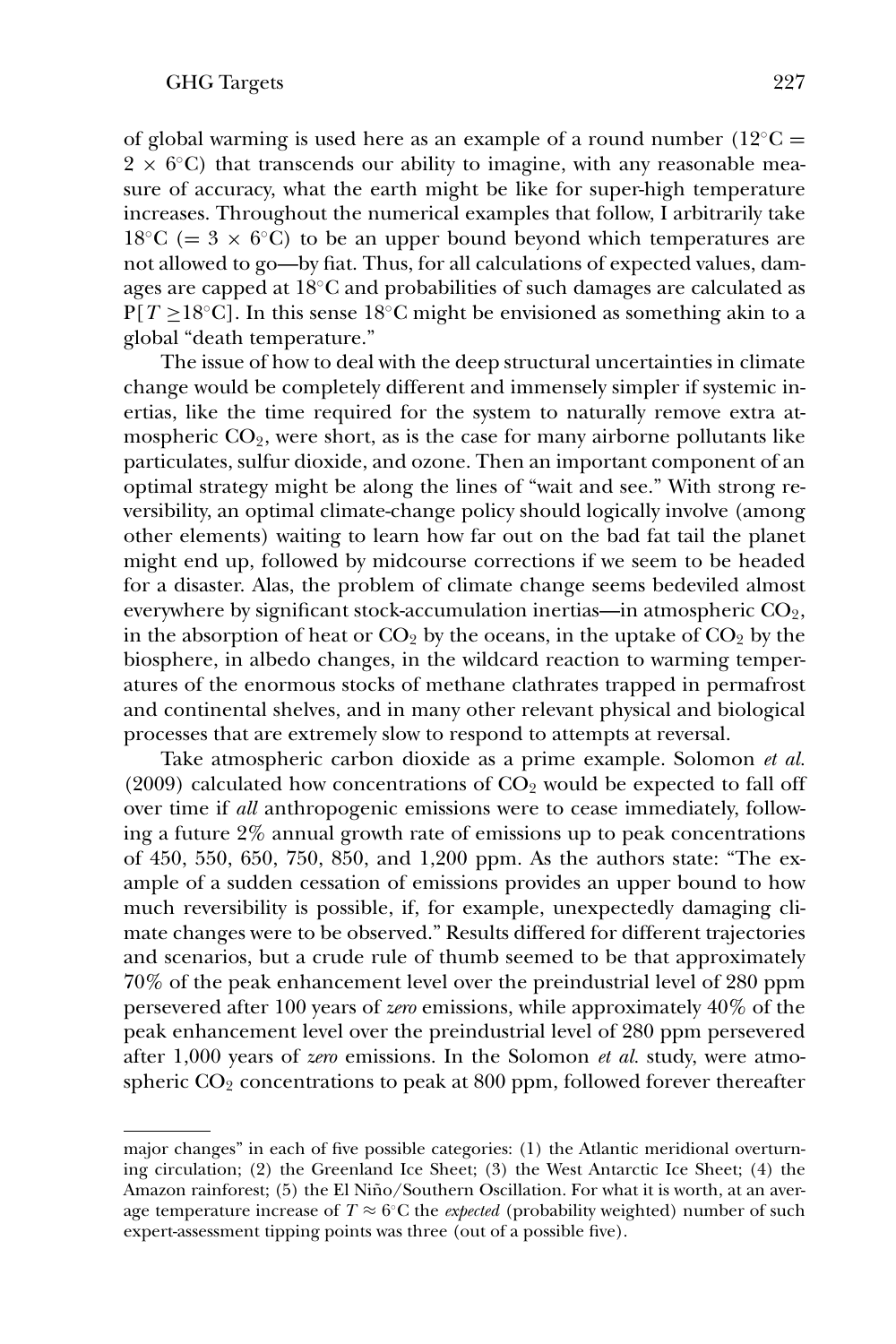by zero emissions, then atmospheric concentrations would be  $\approx$ 650 ppm after 100 years and  $\approx$ 500 ppm after 1,000 years. A different recent study by Archer *et al.* (2009) reached essentially the same conclusions. These numbers do not look to me like evidence supporting "wait and see" policies. The capacity of the oceans to take up atmospheric heat, the saturation of carbon sinks, the loss of albedo, and many other relevant mechanisms tell a similar story of long stock-accumulation irreversibilities relative to the time it takes to filter out and act upon meaningful signals of impending disasters.

In Table 2, the first row represents steady-state atmospheric stocks of GHG concentrations  $G$  (measured in ppm of  $CO<sub>2</sub>e$ ). The second row below it gives the median equilibrium temperature  $T_M$  as a function of stabilized GHG stocks. The rows starting just below  $T_M$  give the probabilities of achieving at least the steady-state temperature increase represented by the entries in the table ( $6^{\circ}$ C or  $12^{\circ}$ C or  $18^{\circ}$ C) for each of the three chosen PDFs (**P**areto = fat tail, **L**ognormal = intermediate tail, **N**ormal = thin tail).

The thing that seems so striking about Table 2 is how relatively rapidly the probabilities of high temperatures increase as a function of GHG concentrations – and how dependent these high temperatures can be on the assumed fatness of the upper tail of the PDF of climate sensitivity. Throughout Table 2, the target level of GHG concentrations influences strongly the probabilities of especially high temperatures. One can readily see in shorthand form what are the ultimate temperature consequences of moving from lower to higher steady-state GHG concentrations. Of course these ultimate temperature consequences are expressible only as probabilities. It can be quite misleading to look just at measures of central tendency, like the median. What to me is far more alarming than the relatively moderate rise of  $T_M$  as a function of *G* is what is happening in the upper reaches of the various PDFs, where the really catastrophic outcomes are concentrated. The higher levels of GHGs seem especially worrisome to me because they are pushing temperature probabilities towards the upper tail at an uncomfortably rapid rate.

To see things most sharply, notice at the two opposite extremes that 400 ppm of *G* here effectively blocks temperatures from rising much above 6 $\degree$ C, whereas 1,000 ppm of *G* here assigns a probability of  $\approx$ 41\% to P[*T*  $\ge$  $6^{\circ}$ C] and  $\approx$ 1%–5% to P[*T*  $\geq$  12 $^{\circ}$ C], depending on the assumed tail fatness. Notice too how the differences between the three different PDFs (with three different degrees of fatness in their tails) are manifested for various GHG concentrations. Throughout most of Table 2 there is a disturbingly nonrobust dependence of outcomes on the presumed fatness of the upper tail of the PDF, which we simply cannot know. The thin-tailed normal distribution effectively excludes the really hotter temperatures, while the fat-tailed Pareto distribution presents a much more worrisome picture. This awkward dependence upon presumed tail fatness is more pronounced the deeper one penetrates into the extreme tail of the underlying PDF of climate sensitivity. At the higher concentrations of GHGs, say  $\geq$ 650 ppm of CO<sub>2</sub>e, a temperature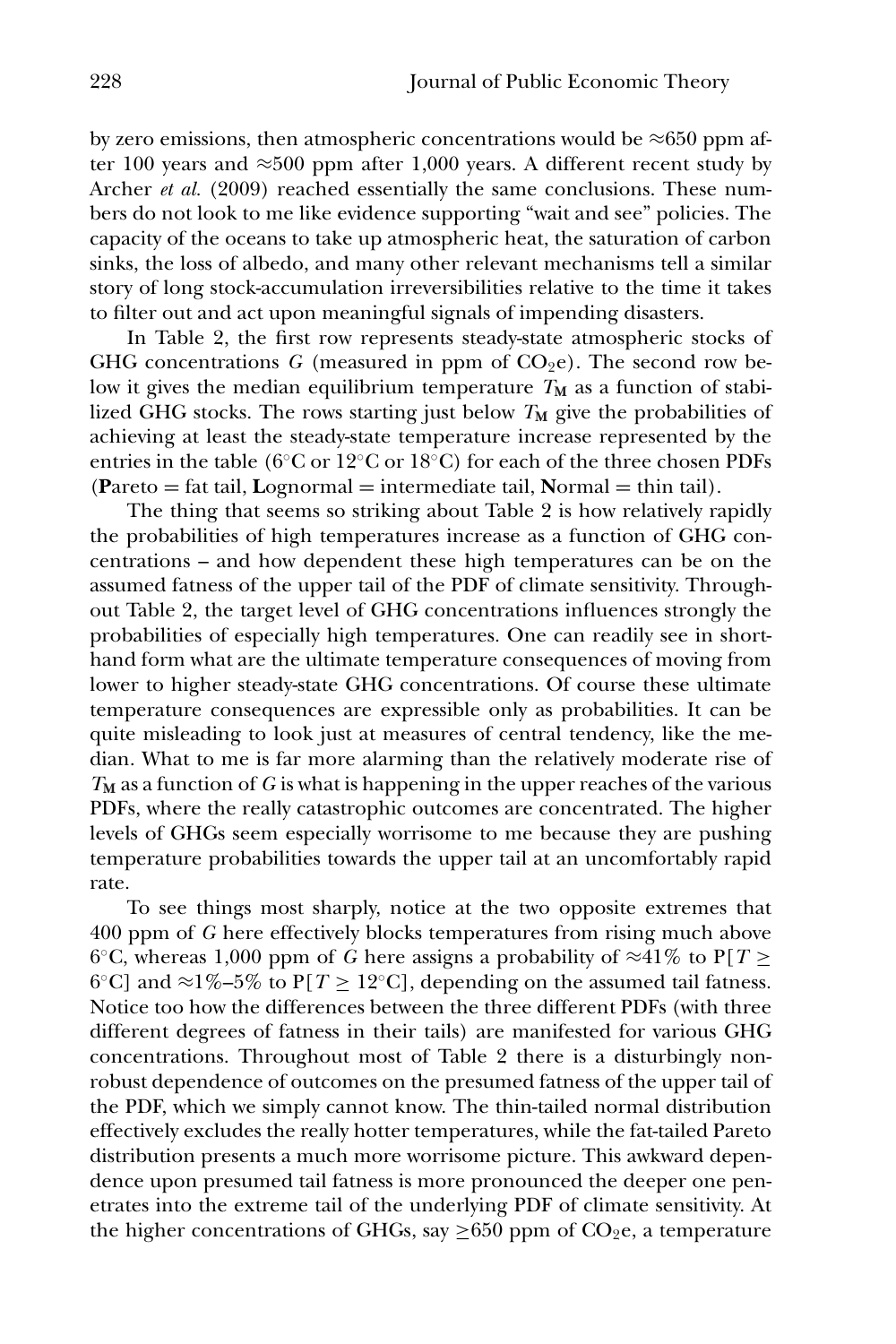|                                                                                                                                                                                                                                                                                                                                                                                                                                                    |                                                                                                                                                             | able 2: Probabilities of                                               |                                                                                                                                                                                                                                                                                                                        | exceeding                                                                                            | $T = 6^{\circ}$ C,                                                     |                                                                                                                                                                                                                                                                                                                                                           | $T = 12^{\circ}$ C, $T = 18^{\circ}$ C, for given $G =$                | ppm                                                                                                                                                                                                                                                                         | of $CO2e$                                                                                                                                                                                                                                                                     |                                                                                                       |                                                                                                              |
|----------------------------------------------------------------------------------------------------------------------------------------------------------------------------------------------------------------------------------------------------------------------------------------------------------------------------------------------------------------------------------------------------------------------------------------------------|-------------------------------------------------------------------------------------------------------------------------------------------------------------|------------------------------------------------------------------------|------------------------------------------------------------------------------------------------------------------------------------------------------------------------------------------------------------------------------------------------------------------------------------------------------------------------|------------------------------------------------------------------------------------------------------|------------------------------------------------------------------------|-----------------------------------------------------------------------------------------------------------------------------------------------------------------------------------------------------------------------------------------------------------------------------------------------------------------------------------------------------------|------------------------------------------------------------------------|-----------------------------------------------------------------------------------------------------------------------------------------------------------------------------------------------------------------------------------------------------------------------------|-------------------------------------------------------------------------------------------------------------------------------------------------------------------------------------------------------------------------------------------------------------------------------|-------------------------------------------------------------------------------------------------------|--------------------------------------------------------------------------------------------------------------|
|                                                                                                                                                                                                                                                                                                                                                                                                                                                    |                                                                                                                                                             | 450                                                                    | 500                                                                                                                                                                                                                                                                                                                    | 550                                                                                                  | 600                                                                    | 650                                                                                                                                                                                                                                                                                                                                                       | 700                                                                    | 750                                                                                                                                                                                                                                                                         | $\overline{\textbf{8}}$                                                                                                                                                                                                                                                       | $\frac{6}{10}$                                                                                        | 1000                                                                                                         |
|                                                                                                                                                                                                                                                                                                                                                                                                                                                    |                                                                                                                                                             |                                                                        |                                                                                                                                                                                                                                                                                                                        |                                                                                                      |                                                                        |                                                                                                                                                                                                                                                                                                                                                           |                                                                        |                                                                                                                                                                                                                                                                             |                                                                                                                                                                                                                                                                               |                                                                                                       | $.5^{\circ}$                                                                                                 |
|                                                                                                                                                                                                                                                                                                                                                                                                                                                    | 1.5°<br>0.9%<br>10 <sup>-4</sup><br>10 <sup>-9</sup><br>10 <sup>-7</sup><br>10 <sup>-7</sup><br>10 <sup>-16</sup><br>10 <sup>-16</sup><br>10 <sup>-16</sup> | 2.1<br>2%<br>2%<br>2%<br>20.3%<br>10-5<br>10-8<br>10-8<br>10-8<br>10-8 | $\frac{4\%}{4\%}$<br>$\frac{1\%}{1\%}$<br>$\frac{1\%}{1\%}$<br>$\frac{1\%}{1\%}$<br>$\frac{1\%}{1\%}$<br>$\frac{1\%}{1\%}$<br>$\frac{1\%}{1\%}$<br>$\frac{1\%}{1\%}$<br>$\frac{1\%}{1\%}$<br>$\frac{1\%}{1\%}$<br>$\frac{1\%}{1\%}$<br>$\frac{1\%}{1\%}$<br>$\frac{1\%}{1\%}$<br>$\frac{1\%}{1\%}$<br>$\frac{1\%}{1\%$ | $2.9$<br>6%<br>$3\%$<br>$3\%$<br>$1\%$<br>$1\%$<br>$0.75\%$<br>$10^{-10}$<br>$10^{-8}$<br>$10^{-26}$ | 3.3°<br>8%<br>6%<br>4%<br>4%<br>10.65%<br>10-2<br>10-2<br>10-2<br>10-2 | $\begin{array}{l} 3.6^{\circ} \\ 11\% \\ 10\% \\ 9\% \\ 1.5\% \\ 1.5\% \\ 10^{-6} \\ 10^{-6} \\ 10^{-5} \\ 10^{-5} \\ 10^{-5} \\ 10^{-1} \\ 10^{-1} \\ 10^{-1} \\ 10^{-1} \\ 10^{-1} \\ 10^{-1} \\ 10^{-1} \\ 10^{-1} \\ 10^{-1} \\ 10^{-1} \\ 10^{-1} \\ 10^{-1} \\ 10^{-1} \\ 10^{-1} \\ 10^{-1} \\ 10^{-1} \\ 10^{-1} \\ 10^{-1} \\ 10^{-1} \\ 10^{-1$ | 4.0°<br>15%<br>14%<br>14%<br>14%<br>10.56%<br>10.56%<br>0.56%<br>0.01% | $\begin{array}{l} 4.3^\circ\\ 18\%\\ 19\%\\ 20\%\\ 2.3\%\\ 0.41\%\\ 0.69\%\\ 0.01\%\\ 0.01\%\\ 0.01\%\\ 0.01\%\\ 0.01\%\\ 10\%\\ 10\%\\ 10\%\\ 10\%\\ 10\%\\ 10\%\\ 10\%\\ 10\%\\ 10\%\\ 10\%\\ 10\%\\ 10\%\\ 10\%\\ 10\%\\ 10\%\\ 10\%\\ 10\%\\ 10\%\\ 10\%\\ 10\%\\ 10\%$ | $\begin{array}{l} 4.5\circ\\ 22\%\\ 24\%\\ 25\%\\ 26\%\\ 28\%\\ 26\%\\ 26\%\\ 26\%\\ 26\%\\ 26\%\\ 26\%\\ 26\%\\ 26\%\\ 26\%\\ 26\%\\ 26\%\\ 26\%\\ 26\%\\ 26\%\\ 26\%\\ 26\%\\ 26\%\\ 26\%\\ 26\%\\ 26\%\\ 26\%\\ 26\%\\ 26\%\\ 26\%\\ 26\%\\ 26\%\\ 26\%\\ 26\%\\ 26\%\\ 2$ | $5.1^{\circ}$<br>$3.8\%$<br>$3.8\%$<br>$3.4\%$<br>$1.4\%$<br>$1.2\%$<br>$1.6\%$<br>$1.6\%$<br>$1.6\%$ |                                                                                                              |
|                                                                                                                                                                                                                                                                                                                                                                                                                                                    |                                                                                                                                                             |                                                                        |                                                                                                                                                                                                                                                                                                                        |                                                                                                      |                                                                        |                                                                                                                                                                                                                                                                                                                                                           |                                                                        |                                                                                                                                                                                                                                                                             |                                                                                                                                                                                                                                                                               |                                                                                                       |                                                                                                              |
|                                                                                                                                                                                                                                                                                                                                                                                                                                                    |                                                                                                                                                             |                                                                        |                                                                                                                                                                                                                                                                                                                        |                                                                                                      |                                                                        |                                                                                                                                                                                                                                                                                                                                                           |                                                                        |                                                                                                                                                                                                                                                                             |                                                                                                                                                                                                                                                                               |                                                                                                       |                                                                                                              |
|                                                                                                                                                                                                                                                                                                                                                                                                                                                    |                                                                                                                                                             |                                                                        |                                                                                                                                                                                                                                                                                                                        |                                                                                                      |                                                                        |                                                                                                                                                                                                                                                                                                                                                           |                                                                        |                                                                                                                                                                                                                                                                             |                                                                                                                                                                                                                                                                               |                                                                                                       |                                                                                                              |
|                                                                                                                                                                                                                                                                                                                                                                                                                                                    |                                                                                                                                                             |                                                                        |                                                                                                                                                                                                                                                                                                                        |                                                                                                      |                                                                        |                                                                                                                                                                                                                                                                                                                                                           |                                                                        |                                                                                                                                                                                                                                                                             |                                                                                                                                                                                                                                                                               |                                                                                                       |                                                                                                              |
|                                                                                                                                                                                                                                                                                                                                                                                                                                                    |                                                                                                                                                             |                                                                        |                                                                                                                                                                                                                                                                                                                        |                                                                                                      |                                                                        |                                                                                                                                                                                                                                                                                                                                                           |                                                                        |                                                                                                                                                                                                                                                                             |                                                                                                                                                                                                                                                                               |                                                                                                       |                                                                                                              |
|                                                                                                                                                                                                                                                                                                                                                                                                                                                    |                                                                                                                                                             |                                                                        |                                                                                                                                                                                                                                                                                                                        |                                                                                                      |                                                                        |                                                                                                                                                                                                                                                                                                                                                           |                                                                        |                                                                                                                                                                                                                                                                             |                                                                                                                                                                                                                                                                               |                                                                                                       |                                                                                                              |
|                                                                                                                                                                                                                                                                                                                                                                                                                                                    |                                                                                                                                                             |                                                                        |                                                                                                                                                                                                                                                                                                                        |                                                                                                      |                                                                        |                                                                                                                                                                                                                                                                                                                                                           |                                                                        |                                                                                                                                                                                                                                                                             |                                                                                                                                                                                                                                                                               |                                                                                                       |                                                                                                              |
| $\begin{array}{l} \text{Pr}\left[T\geq 6\right] \\ \text{Pr}\left[T\geq 6\right] \\ \text{Pr}\left[T\geq 6\right] \\ \text{Pr}\left[T\geq 2\right] \\ \text{Pr}\left[T\geq 12\right] \\ \text{Pr}\left[T\geq 12\right] \\ \text{Pr}\left[T\geq 12\right] \\ \text{Pr}\left[T\geq 18\right] \\ \text{Pr}\left[T\geq 18\right] \\ \text{Pr}\left[T\geq 18\right] \\ \text{Pr}\left[T\geq 18\right] \\ \text{Pr}\left[T\geq 18\right] \\ \end{array}$ |                                                                                                                                                             |                                                                        |                                                                                                                                                                                                                                                                                                                        |                                                                                                      |                                                                        |                                                                                                                                                                                                                                                                                                                                                           |                                                                        |                                                                                                                                                                                                                                                                             |                                                                                                                                                                                                                                                                               |                                                                                                       | $\begin{array}{l} 39\% \\ 41\% \\ 43\% \\ 5.0\% \\ 2.3\% \\ 1.5\% \\ 1.2\% \\ 1.2\% \\ 1.2\% \\ \end{array}$ |
|                                                                                                                                                                                                                                                                                                                                                                                                                                                    |                                                                                                                                                             |                                                                        |                                                                                                                                                                                                                                                                                                                        |                                                                                                      |                                                                        |                                                                                                                                                                                                                                                                                                                                                           |                                                                        |                                                                                                                                                                                                                                                                             |                                                                                                                                                                                                                                                                               |                                                                                                       |                                                                                                              |

GHG Targets 229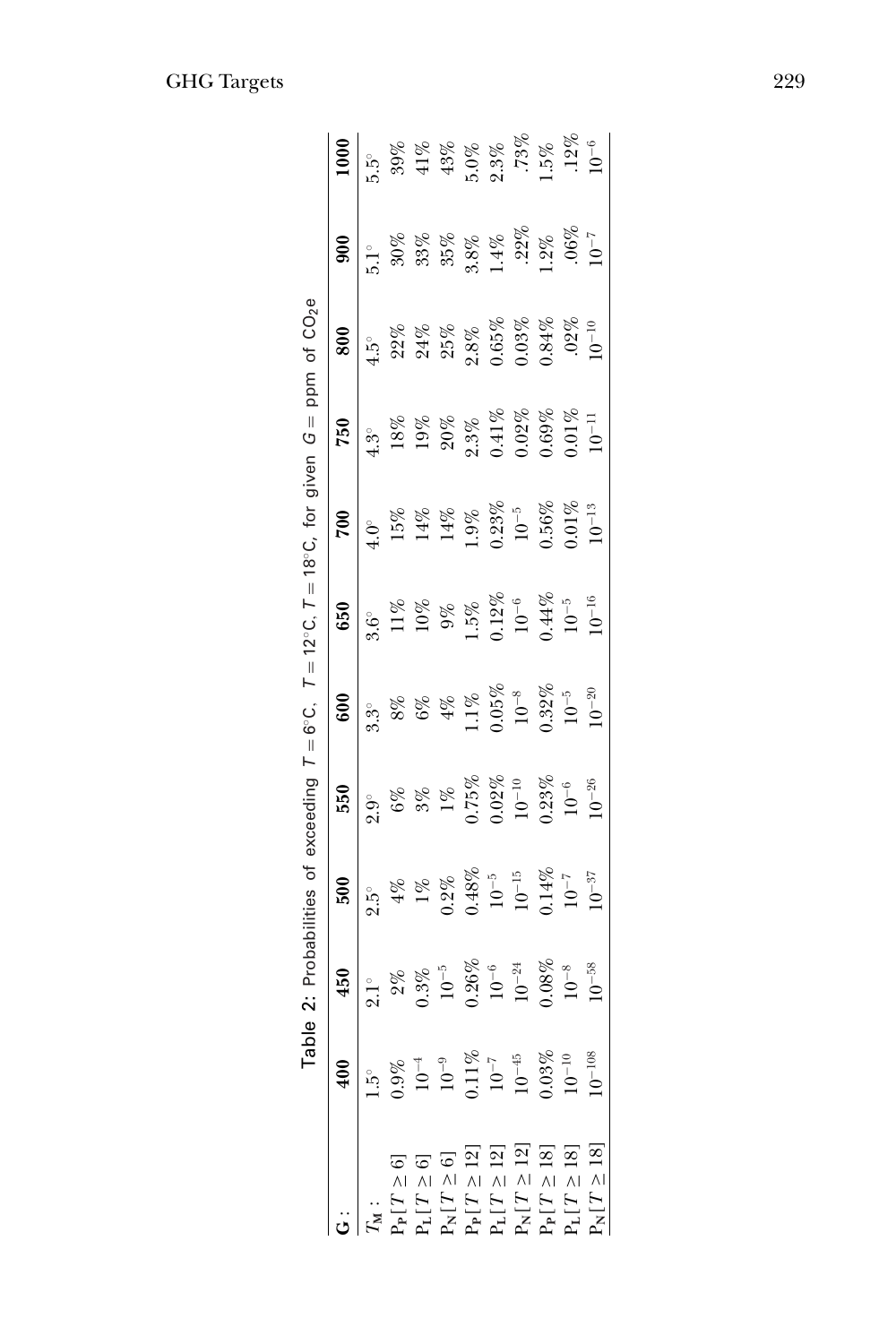increase of 6◦C is sufficiently close to the middle-body range of all three climate-sensitivity PDFs that tail fatness *per se* does not matter so much in determining  $P[T \ge 6]$ . On the other hand, tail fatness always matters a lot for determining  $P[T \ge 12]$ , even for higher GHG concentrations  $\ge 650$ , because this part of the range of temperatures is well into the extreme tail of the underlying climate-sensitivity PDFs. In more colorful language, very different tails may be appended to animals having roughly similar bodies.

I want to state clearly and emphatically here, once and for all, that very high atmospheric temperature changes like  $T = 12$ <sup>o</sup>C will likely take millennia to attain. The higher the limiting temperature, the longer it takes to achieve atmospheric equilibrium because the oceans will first have to absorb the enormous amounts of heat being generated. Alas, building up such enormous amounts of heat in the ocean is like compressing a very powerful coiled spring. It could set in motion nasty surprises, such as long-term methane clathrate releases from the continental shelves, whose possibly horrific consequences are essentially irreversible and would have to be dealt with later. For the toy model of this paper, overall damages generated by equilibrium T = 12◦C are best conceptualized as associated with *being on the trajectory* whose asymptotic limiting atmospheric temperature change is  $T = 12°C$ . It is important to bear this interpretation in mind, even though a discrete date will be assigned for the "as if" transition to higher temperatures in the toy model.

## 3. Uncertain Damages From Climate Change

From the very outset, the representation of damages from climate change presents some severe conceptual and practical problems. Here I merely follow most of the literature by postulating that damages from increased temperatures are manifested in reduced form *as if* they impair output multiplicatively.<sup>11</sup> In this version of a just-so story, all losses from climate change are interpreted as if they literally translate into a welfare-equivalent fractional loss of consumption. My own preferred specification leans more towards being additive in the utilities of consumption and temperature change, rather than multiplicative, which can make a huge difference because an additivelyseparable specification does not allow one to substitute increased consumption for increased temperature changes nearly so readily as the standard multiplicatively-separable specification.<sup>12</sup> However, in this paper I show that *even with* a high-substitutability multiplicatively-separable formulation, results can be sensitive to the specification of the damages function for extreme temperature changes. This paper examines only the damages side, and that very simplistically. I do not try to explicitly estimate costs of achieving various

 $11$  This multiplicative story could be challenged, and it makes a difference. See Weitzman (2009b).

 $12$  See Weitzman (2009b) and Weitzman (2010) for some specific examples.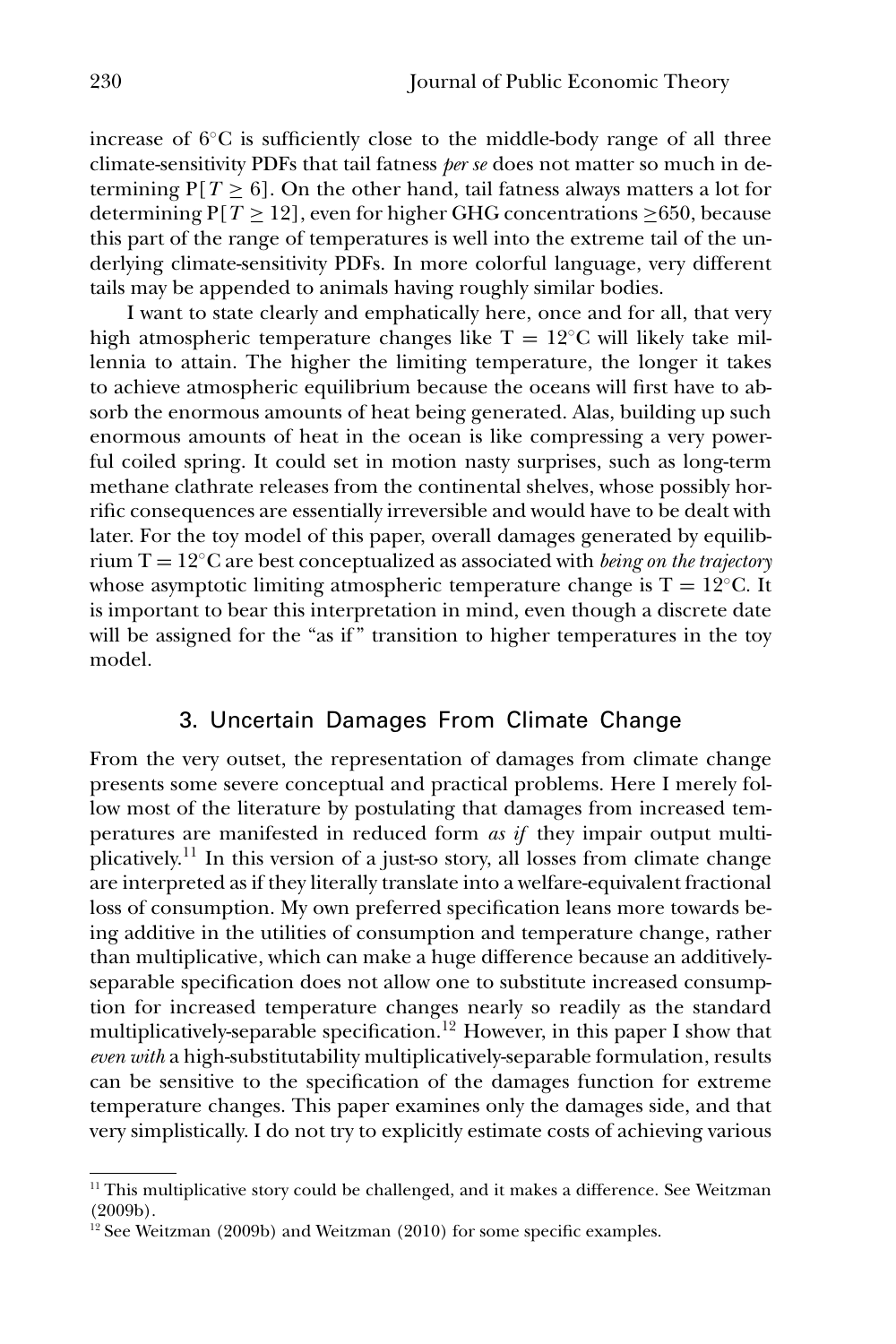GHG targets, much less attempt to determine an optimal policy by explicitly balancing the costs of achieving a given GHG target against its benefits.

So what should the damages function be for very high temperatures? No one knows, of course. The predominant approach attempts to calculate what the world would be like for a given small increase in global average temperatures. The climate-change economist tries to quantify such things as net damages (after subtracting out adaptation costs) from changes in: agricultural productivity, life styles, population movements, rising oceans, hurricanes, and so forth. This is a constructive approach that probably represents the best we can do for small temperature changes. But I am uneasy when this approach is extended to large changes in global average temperatures. Taking an extreme example, suppose for the sake of argument that average global warming were to increase by the extraordinary amount of 12◦C (with an extraordinarily low probability, of course). It is true that people live very well in places where the average temperature is  $12 \degree C$  higher than in Yakutsk, Siberia. However, I do not think that these kinds of analogies can justify using such a comparative geography approach for estimating welfareequivalent damages from an average *planetary* temperature change of 12◦C, which translates into extraordinarily variable *regional* climate changes. Global mean temperatures involve a double averaging: across space and over time. A "damages function" is a reduced form representing global welfare losses from global average temperatures, which subsumes a staggering amount of regional, seasonal, and even daily weather heterogeneity. Regional and seasonal climate changes are presumably much more unpredictable than global average surface temperatures. There is just too much structural uncertainty and too much heterogeneity to put trustworthy bounds on the unprecedented almost-unimaginable changes to planetary welfare from average global temperatures increasing by 12◦C. When there is such big uncertainty about catastrophic damages, and when the damages function for high temperature changes is so conjectural, the relevant degree of risk aversion, yet another important unknown here, will tend to play a significant role in an economic analysis of climate change.

Of course I have no objective way to determine the magnitudes of hightemperature damages. The last time the world witnessed periods where global average temperatures were very roughly  $10°C$  or so above the present was during the Eocene epoch ≈55–34 million years ago. During these warming periods the earth was ice free while palm trees and alligators lived near the North Pole. The Eocene was also the last epoch in which there were geologically rapid increases in mean global temperatures of magnitude ≈5◦C or so above an already warm background. Such hyperthermal events occurred over an average period of very roughly  $\approx 100,000$  years or so, which is extremely gradual compared to current worst-case anthropogenically-induced trajectories. It is unknown what exactly triggered these Eocene temperature increases, but they were accompanied by equally striking atmospheric carbon increases. One likely culprit is the strong-feedback release of large amounts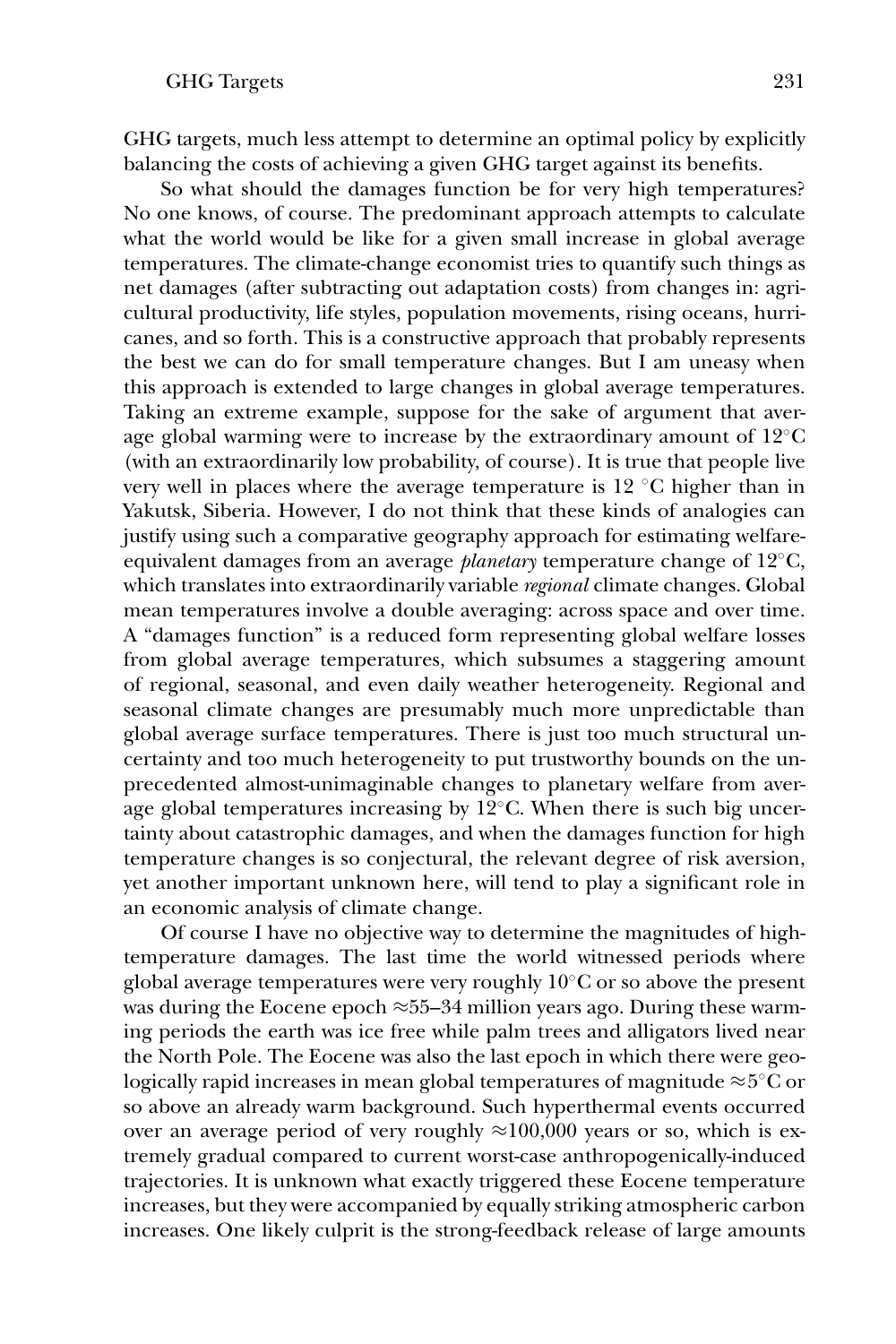of methane hydrates from clathrate deposits, which is a non-negligible possibility over the next century or two if current GHG emissions trends are extrapolated.13 The major point here is that relatively rapid changes of global average temperatures  $\approx 6^{\circ}$ C above present values are extremely rare events and are extraordinarily far outside the scope of human experience. For huge temperature increases like  $T \approx 12^{\circ}$ C, the planetary effects are even more difficult to imagine. To find a *geologically instantaneous* increase in average global temperatures of magnitude  $T \approx 12^{\circ}$ C, one would have to go back hundreds of millions of years.

For me, 12◦C has a vivid image as a kind of a reference point from a recent study, which estimated that global average temperature increases of ≈11–12◦C (with, importantly, accompanying humidity in the form of high wet-bulb temperatures) would cross an absolute thermodynamic limit to metabolic heat dissipation. Across this threshold, represented by a wet-bulb temperature of 35◦C, more than half of today's human population would be living in places where, at least once a year, there would be periods when death from heat stress would ensue after about six hours of exposure.<sup>14</sup> (By contrast, today the highest wet bulb temperature anywhere on Earth is about 30◦C). The authors of this study furthermore point out: "This likely overestimates what could practically be tolerated: Our (absolute thermodynamic) limit applies to a person out of the sun, in a gale-force wind, doused with water, wearing no clothing and not working." Even at much lower wet-bulb temperatures than 35◦C, life would become debilitating and physical labor would be unthinkable. The massive unrest and uncontainable pressures this might bring to bear on the world's human population are almost unimaginable. The Earth's ecology, whose valuation is another big uncertainty, would be upended. A temperature change of  $\approx$ 12 $^{\circ}$ C therefore represents an extreme threat to human civilization and global ecology as we now know it, even if, conceivably, it might not necessarily mean the end of *Homo sapiens* as a species. I don't think that a person needs accurate specific stories about what might happen for  $T \approx 12$  °C to imagine truly ruinous catastrophes undoing the planet and severely undermining the security of human civilization – at the very minimum.

Let *T* represent the *change* in future worldwide average surface temperature, always measured in degrees Centigrade. Let *C*(*T*) represent welfareequivalent consumption as a *fraction* of what potential consumption would be in the absence of any climate change (at that imaginary imputed time when it is "as if" the random variable *T* materializes). Remember, in this artificial story consumption changes discretely when *T* materializes all at once at an imaginary pre-specified time, with  $C(T)$  at that time representing a hypothetical shock to welfare-equivalent consumption along the entire future dynamic trajectory.

<sup>&</sup>lt;sup>13</sup> For more about methane clathrates, see Archer (2007) or the recent paper by Shakova *et al.* (2010).

<sup>&</sup>lt;sup>14</sup> Sherwood and Huber (2010).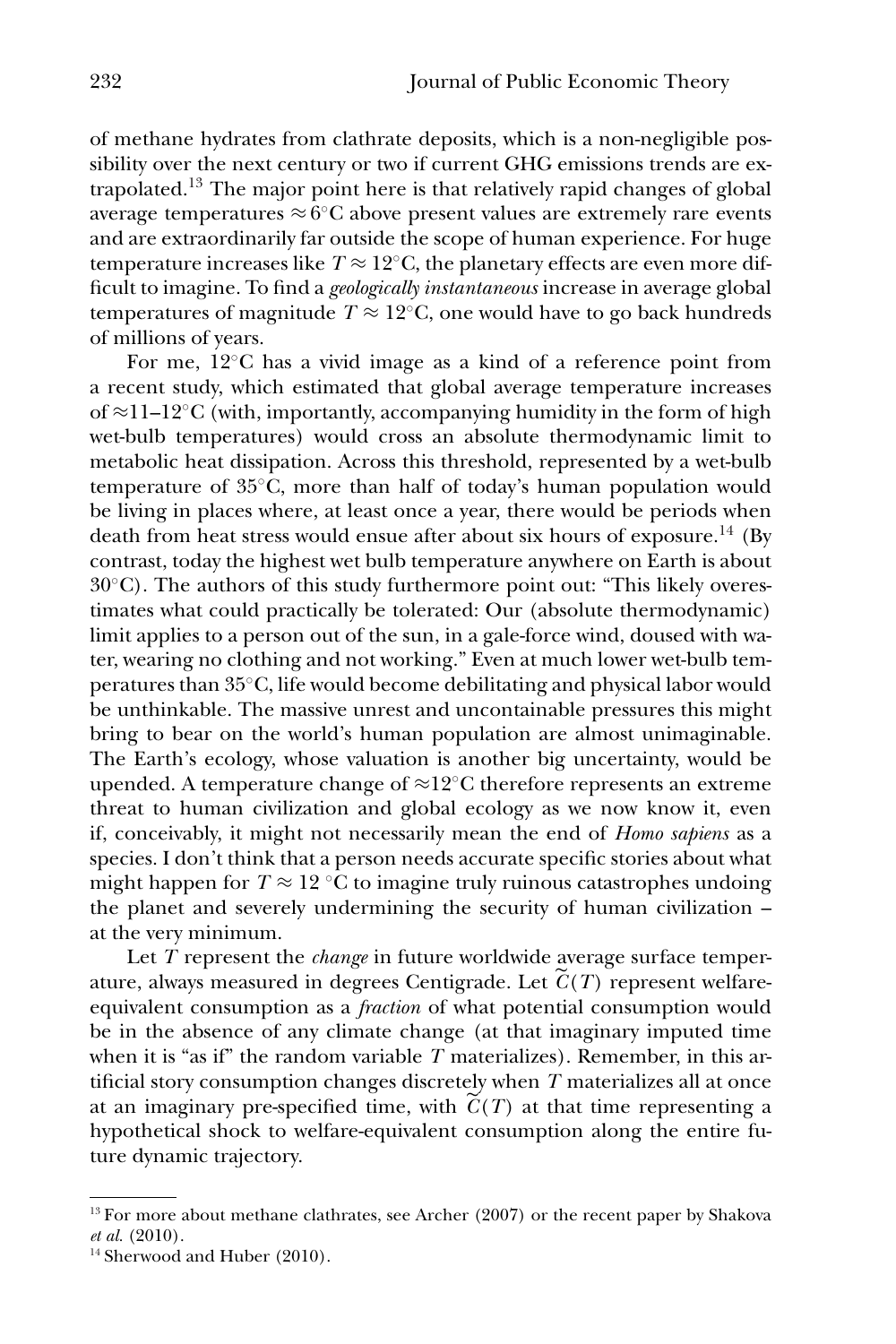The most popular single formulation of a damages function in the literature is the quadratic form  $\widetilde{C}_Q(T) = 1/ [1 + (T/\alpha)^2]$ , where  $\alpha$  is a positive temperature-scaling parameter calibrated to give some "reasonable" values of  $C_Q(T)$  for relatively small warmings, say up to  $T \approx 2.5$ °C. Standard estimates of  $\alpha$  in the literature are more or less similar, although I hasten to add that such calibrations were intended by the authors to capture low-temperature damages and were never intended to be extrapolated to very high temperature changes, which is just what I will be doing here. For the sake of having a specific prototype example, I calibrate  $\alpha$  in Equation (7) to conform with the damages function in the latest version of the well known DICEmodel of William Nordhaus (2008), where he effectively used  $\alpha$  = 20.46.<sup>15</sup> In this case, welfare equivalent consumption is given by the formula

$$
\widetilde{C}_Q(T) = \frac{1}{1 + \left(\frac{T}{20.46}\right)^2},\tag{7}
$$

where the natural scaling factor for *T* is the rather large temperature  $\alpha = 20.46^{\circ}$ C.

The results in terms of welfare-equivalent relative consumption levels for this quadratic case are given by  $\tilde{C}_Q$  in the second row of Table 3. (The thirdrow variable  $\widetilde{C}_R$  will be discussed presently.)

I do not find such numbers as  $\ddot{C}_O(T)$  in Table 3 at all convincing for high temperatures. At the mind-bending average global temperature change of *T* = 18◦C, the welfare-equivalent damage as a fraction of consumption *at that time* (when  $T = 18\degree$ C materializes and conventional consumption is presumably much higher than today) is "only" 44%. The implied welfare-equivalent consumption damages of 35% for  $T = 15°$  and 19% for  $T = 10°$  also seem to me to be far too low for doing a credible analysis of the consequences of catastrophic losses from extreme climate change. My tentative conclusion is that the quadratic form (7), which was never intended to be applied for temperature changes beyond a few degrees centigrade, is not appropriate for assessing the welfare impacts of disastrously high temperature changes. The quadratic "welfare equivalent" damages function (expressed as a fraction of what potential consumption would be if  $T = 0$ , which is enumerated

Table 3: Welfare-equivalent consumption  $\tilde{C}_Q(T)$  and  $\tilde{C}_R(T)$ 

|                   |  |  |  |  |  | $T = 2^{\circ}C - 3^{\circ}C - 4^{\circ}C - 5^{\circ}C - 6^{\circ}C - 7^{\circ}C - 8^{\circ}C - 9^{\circ}C - 10^{\circ}C - 12^{\circ}C - 15^{\circ}C - 18^{\circ}C$ |  |
|-------------------|--|--|--|--|--|---------------------------------------------------------------------------------------------------------------------------------------------------------------------|--|
| $\overline{\sim}$ |  |  |  |  |  | $C_0$ 99% 98% 96% 94% 92% 90% 87% 84% 81% 74% 65% 56%                                                                                                               |  |
|                   |  |  |  |  |  | $\widetilde{C}_R$ 99% 97% 91% 75% 50% 27% 13% 7% 3% 1% 0.2% 0.1%                                                                                                    |  |

<sup>15</sup> Nordhaus's DICE model is perhaps the most famous IAM in the economics of climate change. The quadratic coefficient  $1/\alpha^2 = 0.00239$  was used to generate his Figure 3-3 on page 51. Nordhaus wisely does not try to project beyond  $T = 6°$ , which is suitable for his purposes but unsatisfactory for mine.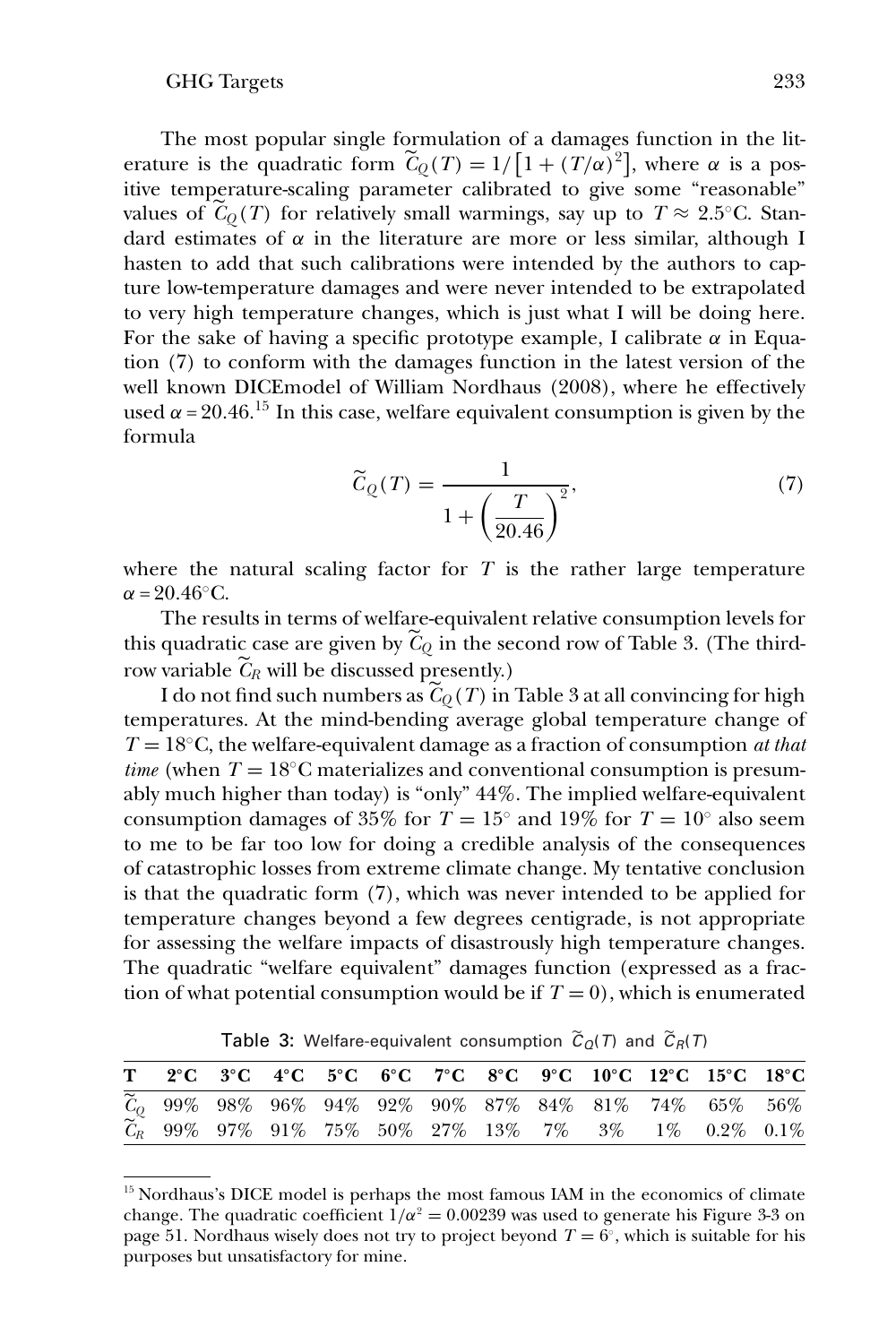as  $C<sub>Q</sub>$  in the second row of Table 3, is pre-ordained to make extreme climate change look empirically negligible almost no matter what else is assumed.

All damage functions are made up—especially for extreme situations. Therefore, neither I nor anyone else has an objective basis for determining magnitudes of high-temperature damages. I now want to "give the devil his due" by characterizing very roughly two points on a much more reactive global damages function, which seems to me far more plausible than the quadratic and which attributes far bigger welfare-equivalent damages to higher temperatures. Of course no one knows how to estimate welfareequivalent damages for very high temperature changes. I anchor my "give the devil his due" damages function on the two "iconic" (if arbitrary) globalaverage temperature changes:  $6\degree$ C and  $12\degree$ C. What these two iconic global warmings might mean for the human condition and for the rest of the planet has already been sketched out. At 6℃ I propose welfare-equivalent consumption of  $C_R(6°C) = 50\%$  (at that time), while for 12°C I propose welfareequivalent consumption of  $C_R(12°C) = 1\%$ . I do not consider such estimates to be extreme when interpreted as welfare-equivalent damages to a fictitious agent representing the entire planet, although others may disagree and are free to substitute their own guesstimates.

Some IAMs and CBAs recommend a "climate policy ramp" gradualism that would approach atmospheric  $CO<sub>2</sub>$  levels of ≈700 ppm, which would arguably make GHG CO<sub>2</sub>e levels be  $\approx 750$  ppm. From Table 2, GHG concentrations of 750 ppm would eventually result in temperature increases  $\geq 6$ <sup>°</sup>C with probability ≈19% and temperature increases ≥12◦C with average probability  $\approx$ 1% (depending very much upon how fat-tailed is the relevant PDF). Using the proposed reactive specification of damages  $[ C_R (6°C) = 50\%$  and  $C_R(12^{\circ}\text{C}) = 1\%$ , I calculated for the lognormal PDF that at  $G = 750$  ppm of CO<sub>2</sub>e there is ≈19% chance of damages greater than 50% and ≈1% chance of damages greater than 99%. With the quadratic damages function (7) shown in Table 3, at  $G = 750$  ppm I calculated for the lognormal PDF that the probability of damages  $\geq 50\%$  is  $\approx 0.1\%$ , while the probability of damages ≥99% is ≈10<sup>-8</sup>. With these kinds of numbers, it is no wonder that a quadratic damages function is fearless about attaining  $CO<sub>2</sub>e$  concentrations of 750 ppm—or even much higher!

The third row of Table 3 adds a term to the denominator of Equation (7) making it have the polynomial form  $\widetilde{C}_Q(T) = 1/[1 + (T/\alpha)^2 + (T/\beta)^{\gamma}],$ where (as before)  $\alpha = 20.46\degree C$ , while I calibrated the temperature-scaling factor  $\beta$  and the exponent  $\gamma$  so that  $C_R(6°C) = 50\%$  and  $C_R(12°C) = 1\%$ . The relevant parameter values are  $\beta = 6.081$  and  $\gamma = 6.754$ . For this case, in place of the "non-reactive" (7) we have instead a "reactive" damages function of form

$$
\widetilde{C}_R(T) = \frac{1}{1 + \left(\frac{T}{20.46}\right)^2 + \left(\frac{T}{6.081}\right)^{6.754}}.
$$
\n(8)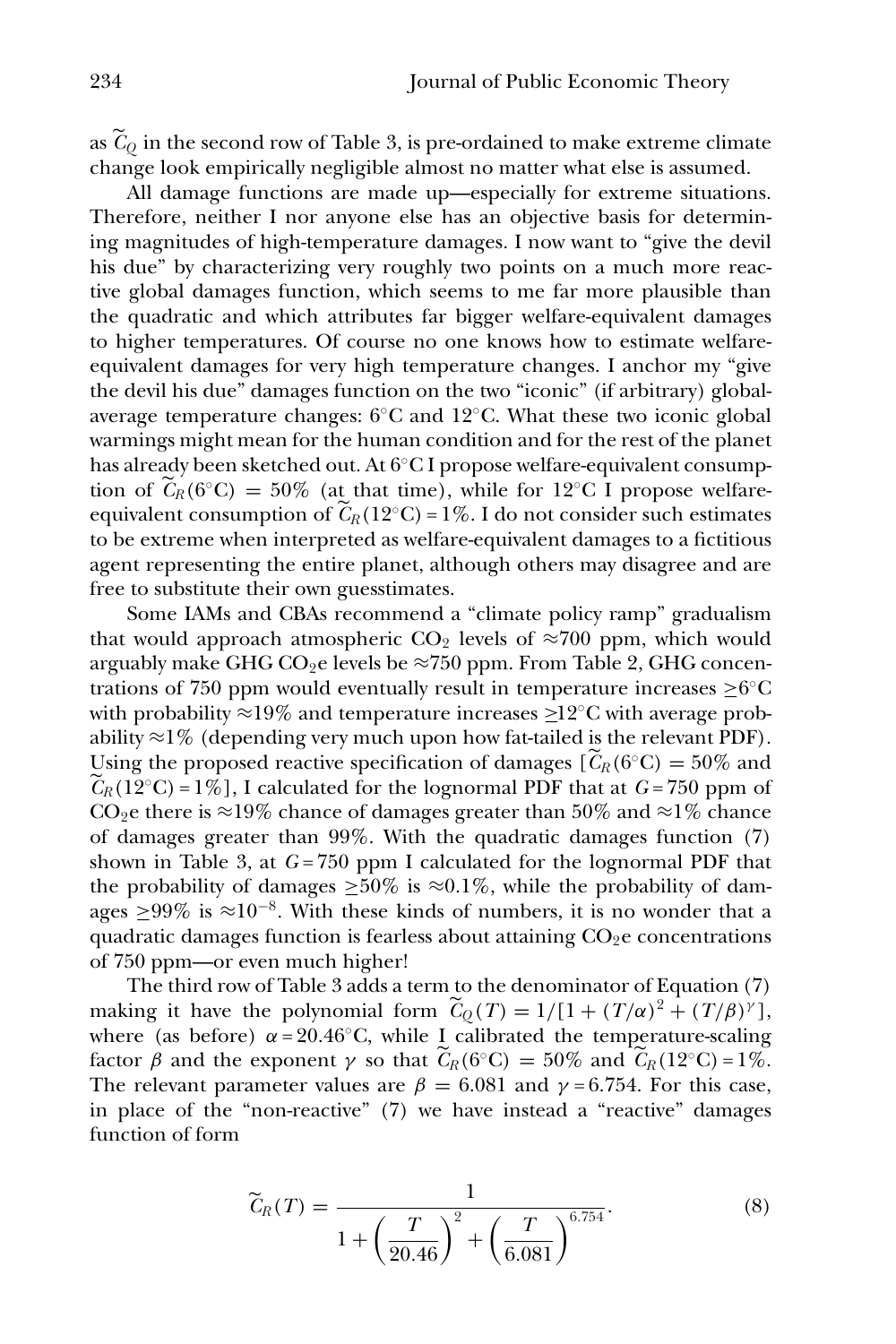The reason I kept the quadratic term from Equation (7) in Equation (8) with the same value of  $\alpha$  as in Equation (7) is to make Equation (8) behave like the standard damages function (7) for small values of *T*. Notice, however, that when temperature changes having a scaling factor of 6.081◦C are exponentiated to such a high power as 6.754 in Equation (8), the consequence is something like a tipping point where the damages function changes dramatically around the "iconic" global warming level of  $\approx 6^{\circ}$ C. Not surprisingly,  $C_R(T)$  in Table 3 is indeed more "reactive" than  $C_Q(T)$ to higher temperature changes. As mentioned, global average temperatures are arbitrarily forbidden from going above  $T = 18^\circ \text{C}$ , which corresponds in Table 3 to  $C_R(18°C) \approx 0.1\%$ . I readily admit the artificiality of a damages function whose specification has been created primarily to show how an extrapolation from small to large temperature changes has the potential to exert undue influence on model conclusions.

### 4. Welfare Effects of Uncertain Climate Change

From Equation (5), steady-state global warmings *T* (given steady-state GHG levels  $G$ ), are equal to the forcing function  $\Phi(G)$  [defined by expression (4)] times climate sensitivity *S*. Since *S* is a random variable with some postulated PDF, then (for any given  $G$ )  $T$  is a random variable with PDF given by Equation (6). And then, given some postulated damages function of temperature [namely, here,  $C_0(T)$  or  $C_R(T)$ ], welfare-equivalent consumption in that steady state is itself a random variable. I now manufacture an artificial numerical example of welfare impacts by linking the uncertain-temperature methodology of Section 2 with the damages functions of Section 3.

Suppose a constant relative risk aversion utility function (of consumption) having the form

$$
U(C) = \frac{C^{1-\eta}}{1-\eta},
$$
\n(9)

where η is the coefficient of relative risk aversion. With *r* being the interest rate,  $\rho$  being the rate of pure time preference (or "utility discount rate"), and *g* being the growth rate of per-capita consumption, the fundamental Ramsey equation is

$$
r = \rho + \eta g. \tag{10}
$$

Following what Ramsey originally proposed, I take the rate of pure time preference (or the so-called "utility discount rate") throughout this paper to be zero [i.e.,  $\rho = 0$  in Equation (10)]. As Ramsey famously put the issue, "it is assumed that we do not discount later enjoyments in comparison with earlier ones, a practice which is ethically indefensible and arises merely from the weakness of the imagination." Several other (but far from all) famous economists concur with this Ramsey interpretation of intergenerational equity.<sup>16</sup> Taken together, quotations from these "famous economists" sound to

<sup>&</sup>lt;sup>16</sup> Pigou: (pure time preference) "implies ... our telescopic faculty is defective." Harrod: "pure time preference (is) a polite expression for rapacity and the conquest of reason by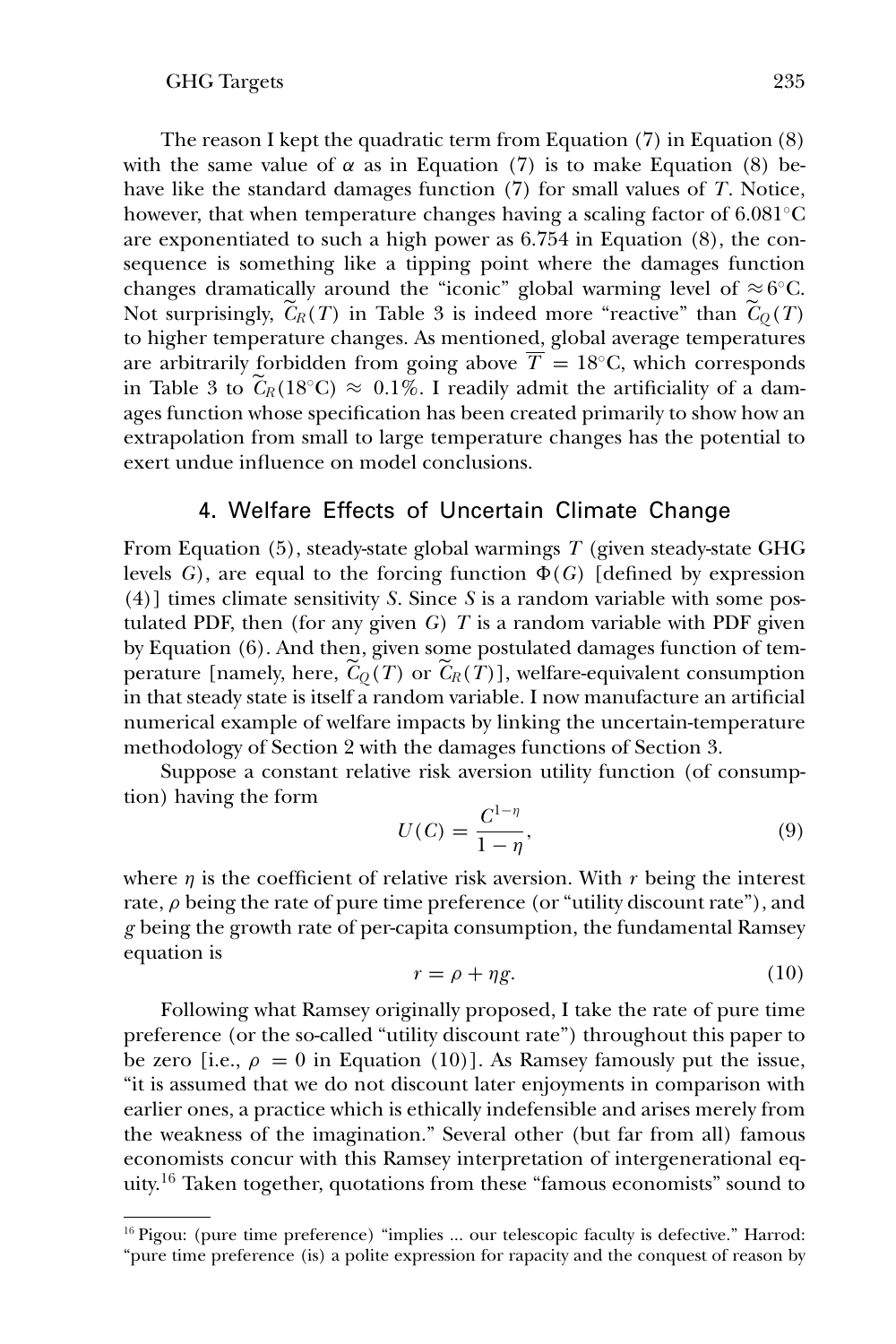me much more like a normative judgement about intergenerational ethics than a description of short-run individual behavior. I think that the Ramsey case of zero discounting of future utilities is the appropriate abstraction for a normative analysis of climate change. Ethically or morally, the Ramsey abstraction treats the utility of different generations equally, while taking full account of the fact that economic growth will make future generations richer and less needy than the present generation. My base-case CRRA coefficient is  $\eta = 3$ , which corresponds to an eminently plausible degree of risk aversion that I believe is close to the median "best estimate" of economists. My base-case future growth rate of per capita consumption is  $g = 2\%$  per year. These base-case values imply from Equation (10) an interest rate of  $r = 6\%$ per year, and therefore the numerical results to follow cannot in any way be ascribed to assuming an unrealistically low discount rate.

Were η to be changed substantially, then *r* and *g* would not mesh quite so nicely with past reality. If  $\eta = 2$  and  $r = 6\%$ , then Equation (10) with  $\rho = 0$ implies  $g = 3\%$ —probably too high. If  $\eta = 4$  and  $g = 2\%$ , then Equation (10) with  $\rho = 0$  implies  $r = 8\%$ , also probably too high. So I think it is fair to say that this proposed "package" of base-case point-estimate values ( $\rho = 0$ ,  $r = 6\%, \eta = 3, g = 2\%)$  looks more or less realistic, is internally consistent, and is immune from the criticism that discounting of climate change is being marginalized.<sup>17</sup>

For my base case I use the lognormal PDF of *S* (with its intermediate tail fatness), as given by Equation (1). I assume a particularly simplistic time scenario. Let *G* be the GHG target. For the next  $\tau$  years, consumption grows at annual rate  $g = 2\%$  and GHG levels build up to (and stay at) *G*. My base case is  $\tau = 150$  years. Then, suddenly, at time  $\tau = 150$  years from now, consumption is reduced by a fraction corresponding to the realization of *T* (given *G*), and the assumed damages function (namely  $C_Q$  or  $C_R$ ). Remember, the atmospheric equilibrium for large values of *T* may occur many centuries, and even millennia, into the future. However, the welfare *impact* of the damages generated by equilibrium *T* is conceptualized as associated with *being on the trajectory* whose asymptotic limiting atmospheric temperature change is *T*, and is being normalized as if it occurs at time  $\tau$ . After this "as if" permanent shock to the level of consumption  $\tau = 150$  years in the future, growth continues thereafter at annual rate  $g = 2\%$ . In other words, there are no damages whatsoever until time  $\tau = 150$  years from now, when the sky is allowed to artificially fall all at once. The growth rate in this just-so story is never impacted,

passion." Koopmans: "( I have) an ethical preference for neutrality as between the welfare of different generations." Solow: "in solemn conclave assembled, so to speak, we ought to act as if the social rate of pure time preference were zero." [All quotes are taken from Arrow (1999).] I think it should be clear that the above citations refer to a normative or prescriptive, rather than a positive or descriptive, view of the world.

<sup>&</sup>lt;sup>17</sup> These values of  $\rho = 0$ ,  $\eta = 3$ , and  $g = 2\%$  per year are close to those that were proposed by Dasgupta (2008), and were considered fully acceptable by Nordhaus (2008, pp. 61 and 187).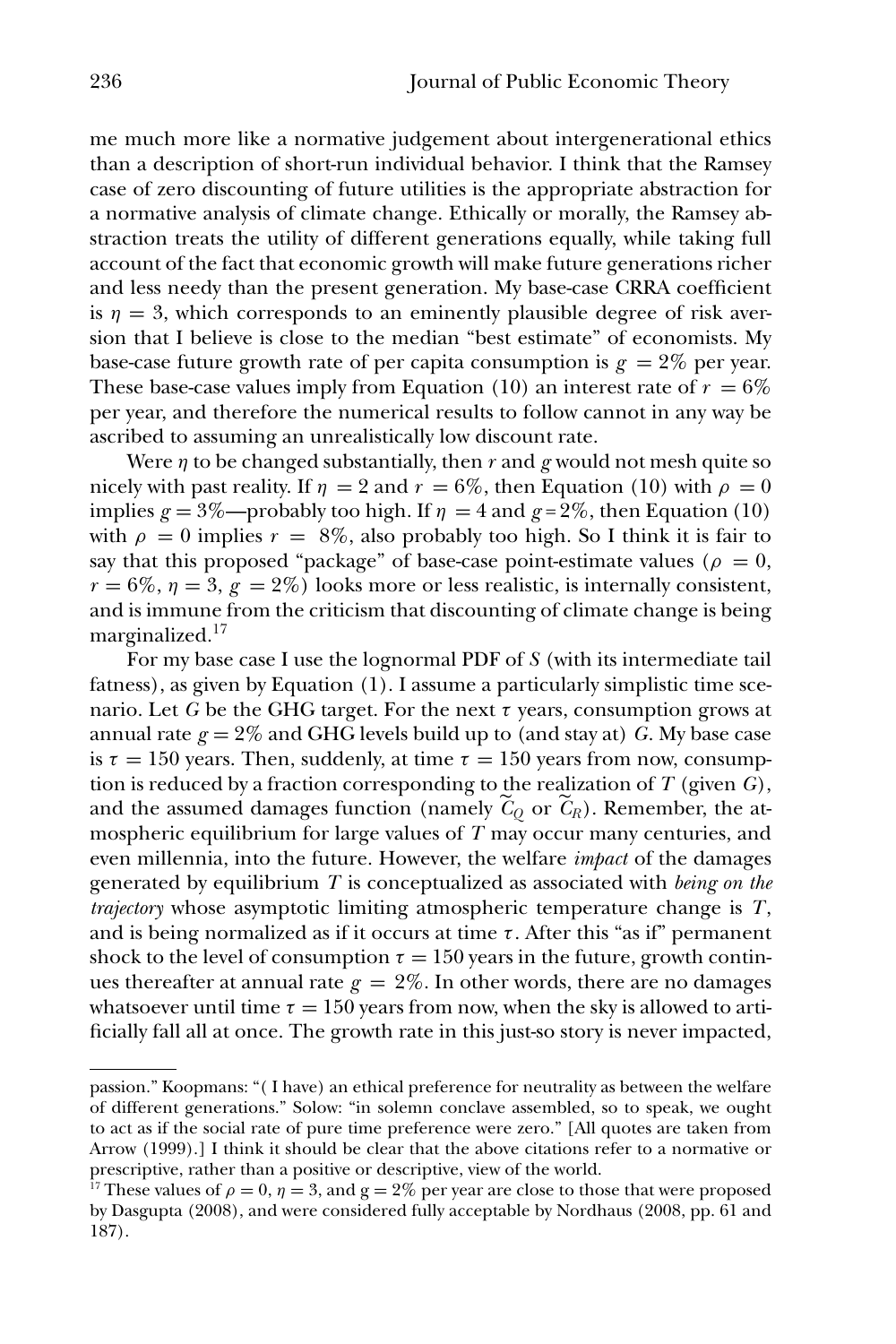either before or after the output shock at  $\tau = 150$ . This is a very primitive formulation, but I think it is good enough to make the point that a reactive damages function and a tail of intermediate fatness suffice to dominate the effects of discounting, even at the very high interest rate of  $r = 6\%$  and with climate changes localized as if occurring a century and a half from now. At an interest rate of 6%, the relevant discount *factor* for goods and services a century and a half hence is  $\exp(-0.06 \times 150) = \exp(-9) = 0.01\%$ , which is a very low number.

Without loss of generality, present consumption at time  $t = 0$  is normalized at  $C(0) = 1$ . Let *C* represent the deterministic-equivalent value of  $C(0)$ that would give the same welfare relative to there being zero climate change. Then  $\ddot{C}$  is the implicit solution of the equation

$$
\int_0^\infty U(\widehat{C} \exp(0.02t)) dt = \int_0^{150} U(\exp(0.02t)) dt + E\left[\int_{150}^\infty U(\widetilde{C}_f \exp(0.02t)) dt\right],
$$
\n(11)

where  $E(\cdot)$  is the expected-value operator and  $J = Q$  or  $J = R$ .

Now substitute the lognormal PDF  $(1)$ ,  $(6)$  (for  $I = L$ ), the utility function (9) (for base case  $\eta = 3$ ), and the damages functions (7) and (8) into Equation (11). Solving for *C* then yields

$$
\widehat{C}_f = (1 - e^{-6} + e^{-6} E[(\widetilde{C}_f)^{-2}])^{-0.5}, \tag{12}
$$

where  $J = Q$  or  $J = R$ . The following table gives rounded-off values of  $\hat{C}_Q$ and  $\ddot{C}_R$  as a function of G.

With the quadratic damages function (7), there is essentially the same welfare-equivalent consumption level of ≈100% independent of GHG concentrations *G*. This is because the expected present discounted welfare impact of quadratic damages incurred a century and a half from now, evaluated at an interest rate of  $r = 6\%$ , is essentially zero. Thus, with a standard quadratic damages function, in this formulation GHG concentrations of 1,000 ppm of  $CO<sub>2</sub>e$  are essentially no worse than GHG concentrations of 400 ppm of CO<sub>2</sub>e when discounted at rate  $r = 6\%$  per year. There is only a miniscule willingness to pay (WTP) now to avoid significantly higher GHG concentrationsa century and a half from now. No wonder, then, that optimal IAM trajectories derived from a quadratic damages function encourage gradualist climate-policy-ramp  $CO<sub>2</sub>e$  levels approaching 750 ppm!

Table 4: Certainty-equivalent consumption for base-case lognormal PDF,

| G: 400 | 450                                                                           | 500 | 550 600 | 650 700 |  | 750 800 900 1000 |  |
|--------|-------------------------------------------------------------------------------|-----|---------|---------|--|------------------|--|
|        |                                                                               |     |         |         |  |                  |  |
|        | $\hat{C}_R$ 100% 99.95% 99.4% 97.6% 92.4% 82.7% 70.2% 57.9% 47.2% 32.7% 24.0% |     |         |         |  |                  |  |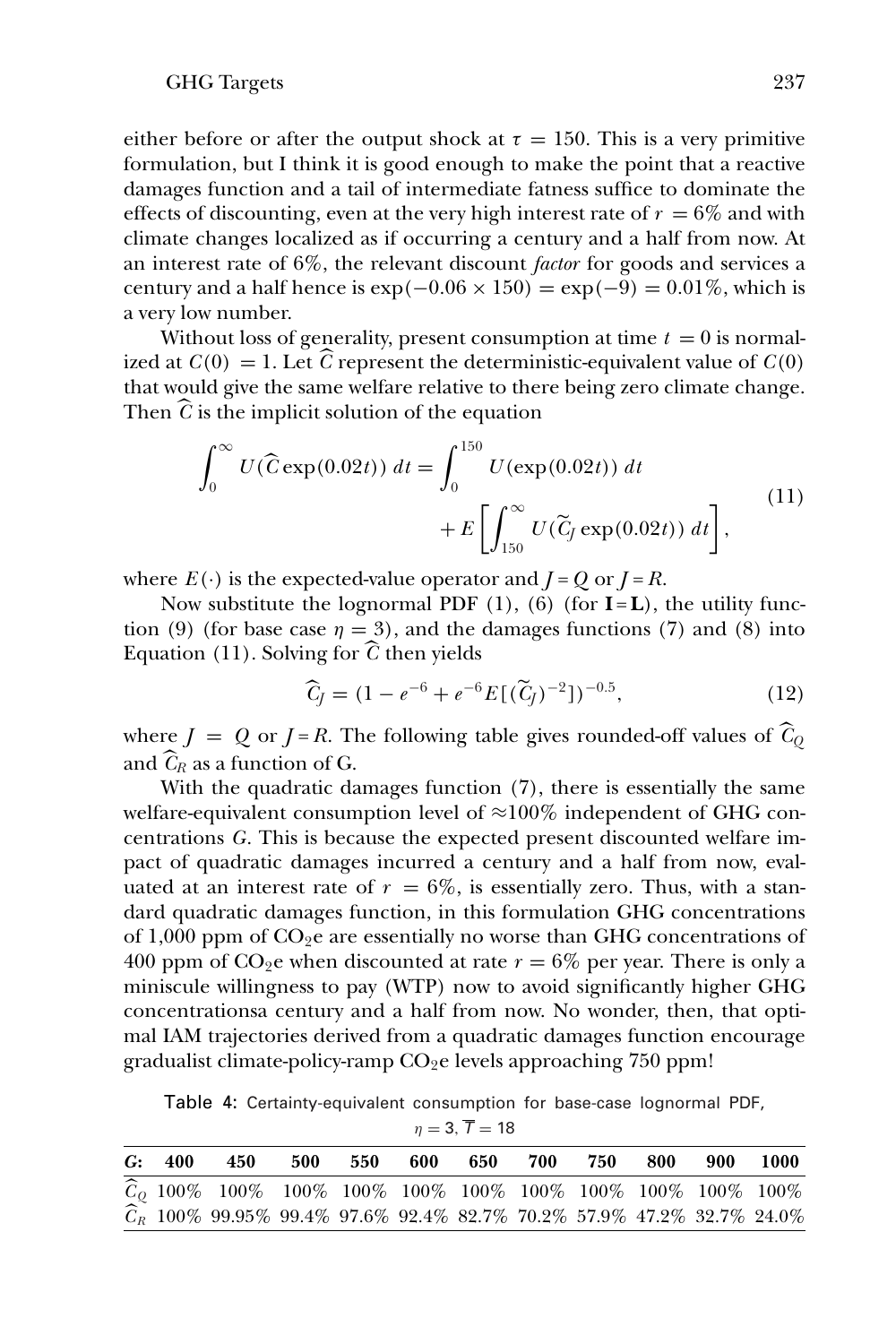|      | Case CRRA $n$                                  | <b>PDF</b> | <b>Impact year <math>\tau</math></b> Growth g Temp bd T |                                                          | Welfare                           |
|------|------------------------------------------------|------------|---------------------------------------------------------|----------------------------------------------------------|-----------------------------------|
|      | base $3\Rightarrow 58\%$ L $\Rightarrow 58\%$  |            | $150 \Rightarrow 58\%$                                  | $2\% \Rightarrow 58\%$ $18^{\circ} \Rightarrow 58\%$     | $\widehat{C}_R \Rightarrow 58\%$  |
|      | alt1 $2 \Rightarrow 88\%$ N $\Rightarrow 81\%$ |            | $200 \Rightarrow 89\%$                                  | $3\% \Rightarrow 95\%$ $12^{\circ} \Rightarrow 91\%$     | $\widehat{C}_O \Rightarrow 100\%$ |
| alt2 | $4\rightarrow 22\%$ P $\rightarrow 27\%$       |            | $100 \Rightarrow 25\%$                                  | $1\% \Rightarrow 16\% \quad 24^{\circ} \Rightarrow 38\%$ | n.a.                              |

Table 5: Sensitivity analysis giving  $\widehat{C}_R$  for  $G=750$  ppm

The welfare-equivalent certainty-equivalent "as if" consumption levels  $\widehat{C}_R$ enumerated in Table 4 are each expressed *relative* to an artificial norm of  $G = 280$  ppm,  $T = 0$ . In other words these numbers represent the WTP, in terms of certainty-equivalent consumption now and forever, to eliminate *all* climate change. The various "as if" consumption levels  $\widehat{C}_R$  (as a function of steady-state *G*) are difficult to interpret in absolute terms, and should be compared with each other as fractions or multiples. For example, the welfare-equivalent fractional loss of as-if-deterministic consumption accompanying a change in GHG concentrations from 550 ppm to 750 ppm by Table 4 is  $(0.976 - 0.579) / 0.976 = 0.407$ —i.e., keeping target GHG levels at 550 ppm rather than letting them rise to 750 ppm is worth spending up to 40.7% of present certainty-equivalent consumption at  $G = 550$ . Or, to take another example, the welfare-equivalent fractional loss of as-if-deterministic consumption accompanying a change in GHG concentrations from 600 ppm to 650 ppm in Table 4 is  $(0.924 - 0.827)/0.924 = 0.105$ . In other words, a modest coefficient of relative risk aversion of 3 is big enough to make it worth spending 10.5% of consumption, now and forever, to avoid the higher (but still very small) probabilities of bad warmings 150 years from now (which are indicated in Table 2) by keeping target GHG levels at 600 ppm rather than letting them rise to 650 ppm.

Notice that the WTP to keep GHG concentrations below  $\approx 500$  ppm of  $CO<sub>2</sub>e$  are small because such low concentrations effectively wall off the higher temperature changes—and discounting moderate events happening 150 years from now at an effective interest rate of 6% (or an effective discount factor of 0.01%) takes care of the lower temperature changes. Above  $\approx$ 550 ppm of CO<sub>2</sub>e, however, the danger of higher temperatures accelerates greatly the WTP now in order to avoid bad climate change outcomes a century and a half from now, overriding even a discount rate of 6% per year. Such high WTP levels are testimony to the power of combining risk aversion with fat tails and a reactive damages function. At greater and greater GHG concentrations, risk aversion to the possibility of taking a catastrophic "hit" to consumption becomes more and more the dominant force in WTP calculations. Again, I think the inescapable conclusion is that GHG policy is most accurately viewed as an insurance policy against disastrous outcomes.

I now mention briefly a few results from some primitive sensitivity experiments. In order to compress these results, I report them only for 750 ppm of  $CO<sub>2</sub>e$ . I pick 750 ppm of  $CO<sub>2</sub>e$  for two reasons. First, 750 ppm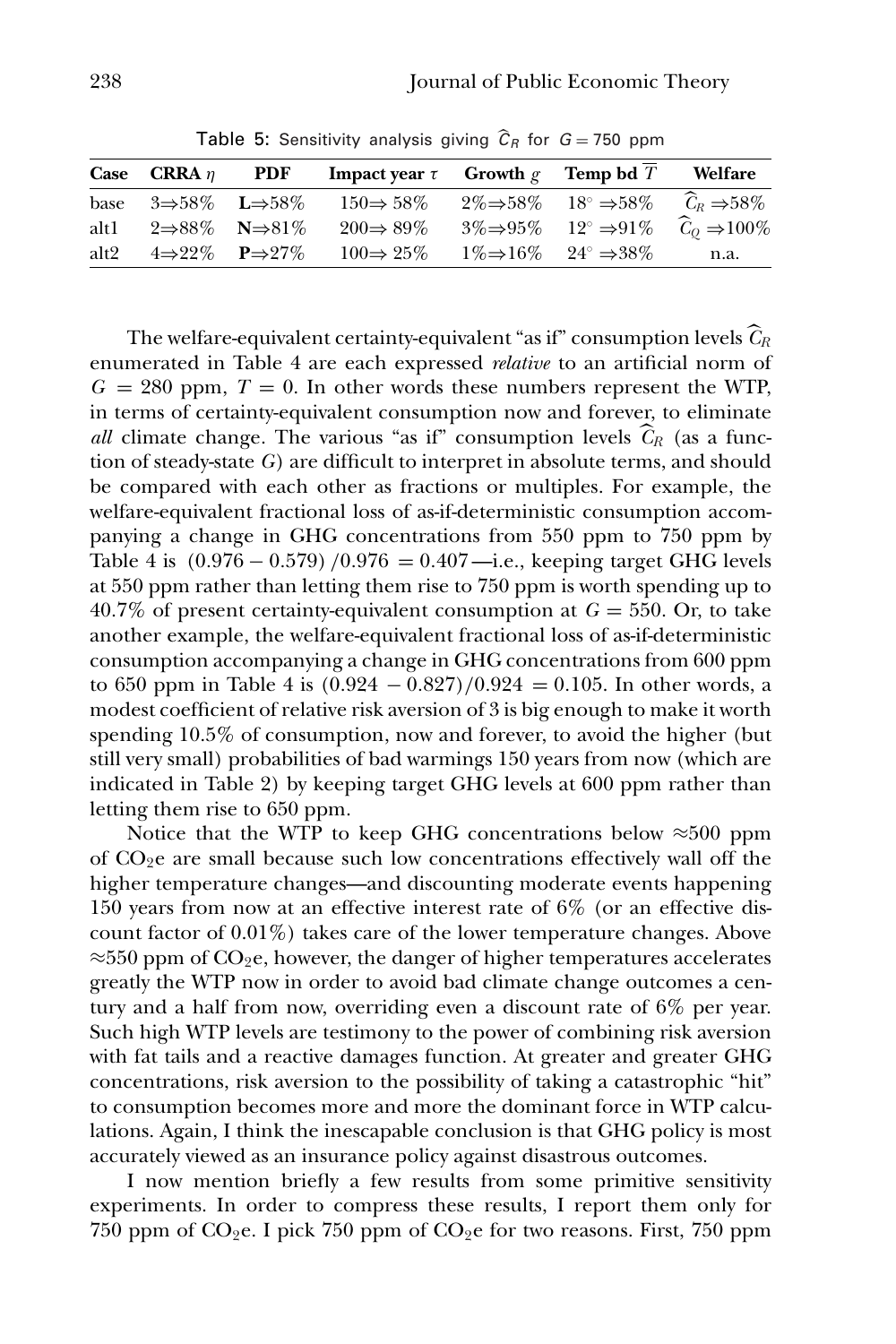of  $CO<sub>2</sub>e$  is an upper limit on optimal GHG concentrations that is approached by some optimizing IAMs and CBAs. Second, under non-optimal business-as-usual scenarios, concentrations of 750 ppm of  $CO<sub>2</sub>e$  are all too conceivable as early as the end of this century.

Generally speaking, outcomes are very dependent on how the extreme tail damages and the extreme tail probabilities are formulated. In other words, results are *not* robust to how catastrophic outcomes are modeled and specified. In this sense, the main robust finding of the paper is *non*robustness to stress tests.

As was already shown, the standard quadratic damages function never produces a significant enough welfare impact to matter very much in determining policy. The very first form of non-robustness to report on, therefore, is the sensitivity of results to the form of the damages function, already discussed previously. The "devil's advocate" reactive damages function paints a very different picture in Table 4 than the standard non-reactive quadratic damages function.

I next examine what happens for different values of the coefficient of relative risk aversion (still keeping  $\rho = 0$  in the background—more on this later). From Table 4, welfare-equivalent consumption for  $\eta = 3$  is 58%. For  $\eta = 4$ , welfare-equivalent consumption at 750 ppm is 22%. For  $\eta = 2$ , welfare-equivalent consumption at 750 ppm is 88%. So quantitative values of the WTP to avoid a GHG concentration of 750 ppm vary widely with the assumed degree of risk aversion, and so too do corresponding policy recommendations. What is extremely interesting here is the strong reversal of the commonly-accepted role of  $\eta$ , which comes from thinking too much in terms of the purely deterministic case. Through the deterministic Ramsey formula, a higher value of  $\eta$  is traditionally associated with a higher value of the discount rate (here  $r = \eta g$ ), for any given growth rate of consumption *g*. This higher value of  $\eta$  then translates into a lower weighting for distant-future events, like climate change. As an example, with an annual growth rate  $g =$ 2% the relevant discount factor for converting benefits a century and a half from now into today's currency for  $\eta = 4$  is  $\exp(-0.02 \times 150 \times 4) =$ 6. 1 × 10<sup>-6</sup>; for  $\eta = 3$  it is exp(-0.02 × 150 × 3) = 1. 2 × 10<sup>-4</sup>; and for  $\eta = 2$  it is exp(-0.02 × 150 × 2) = 2.5 × 10<sup>-3</sup>. This is a very wide relative range for discount factors, although all of these numbers are extremely low in absolute terms. However, in the presence of uncertainty, higher values of  $\eta$  also indicate higher relative risk aversion, which can have an even more powerful effect in the opposite direction for a reactive damages function combined with a semi-fat upper tail of the temperature-change PDF. Thus, the damages function (8) combined with even an intermediate-fatness tail like the lognormal is sufficient to reverse the traditional role of η, because the effect of aversion to catastrophic uncertainty here outweighs the effect of time discounting.

If the Pareto fat-upper-tail PDF (2) is substituted for the lognormal (1) in the range of climate sensitivity above the median  $S_M = 3$ , then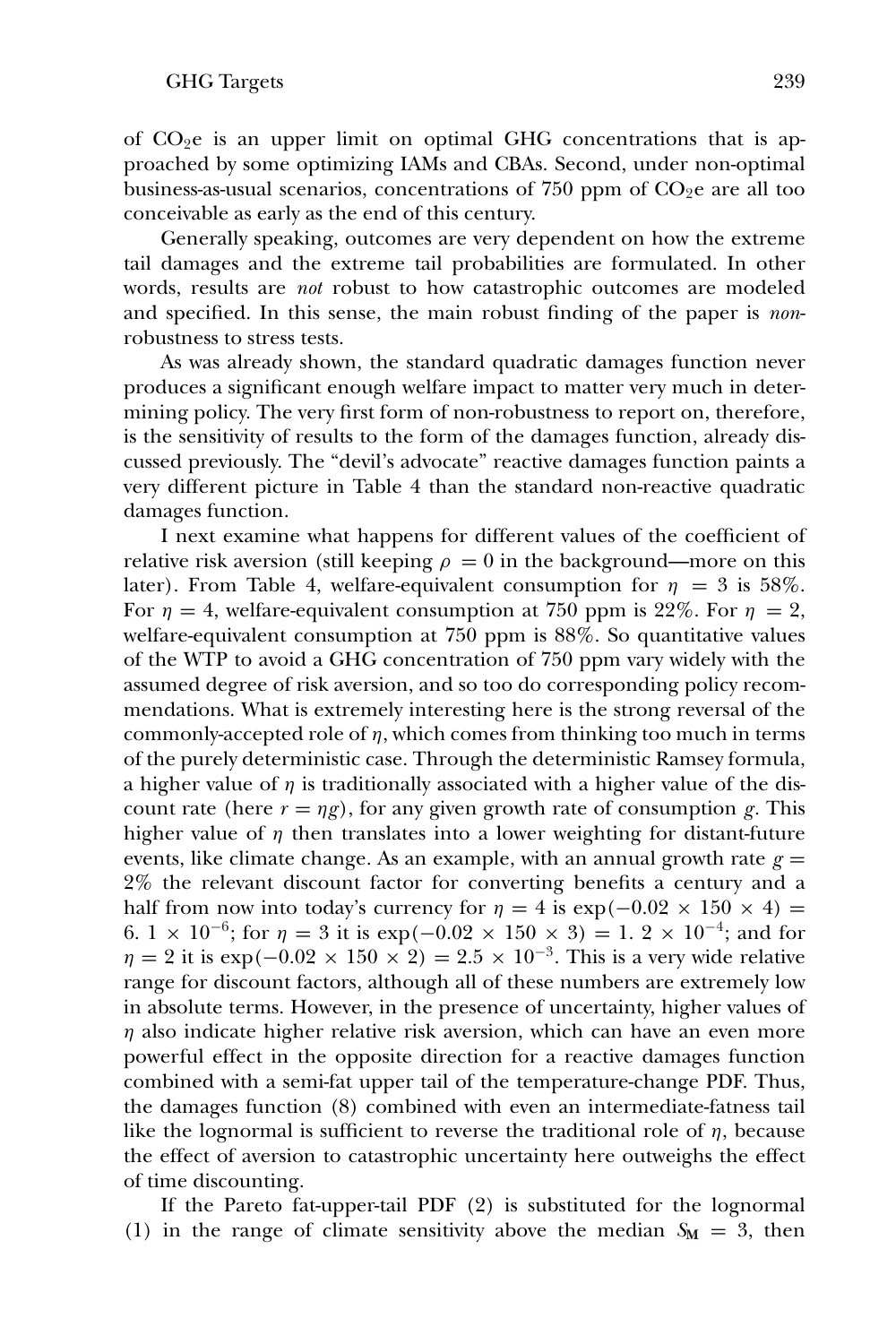welfare-equivalent consumption at 750 ppm is 27% instead of 58% in Table 4. If the normal thin-upper-tail PDF (3) is substituted for the lognormal (1) above the median  $S_M = 3$ , then welfare-equivalent consumption at 750 ppm is 81% instead of 58% in Table 4. The WTP to avoid the uncertain consequences of a GHG concentration of 750 ppm of  $CO<sub>2</sub>e$  is thus highly dependent on the assumed fatness of the upper tail of the PDF of climate sensitivity.

In Table 4, I assumed that the global warming impacts of being on a trajectory that eventually asymptotes to temperature change *T* can be assessed "as if" they arrive at  $\tau = 150$  years from now. If the time of arrival for global warming is artificially pinpointed instead at  $\tau = 200$  years from now, then welfare-equivalent consumption at 750 ppm is 89% instead of 58% in Table 4. If the time of arrival for global warming is artificially pinpointed at  $\tau = 100$  years from now, then welfare-equivalent consumption at 750 ppm is 25% instead of 58% in Table 4.

For the base case enumerated in Table 4, I projected an annual growth rate of consumption  $g = 2\%$ . If the annual growth rate of consumption is instead  $g = 1\%$ , then welfare-equivalent consumption at 750 ppm is 16\%, instead of 58% in Table 4. If the annual growth rate of consumption is instead  $g = 3\%$ , then welfare-equivalent consumption at 750 ppm is 95%, instead of 58% in Table 4.

Finally, I examine the artificially imposed upper bound cutoff  $\overline{T}$  , beyond which global average temperatures are arbitrarily not allowed to go. In Table 4, I assumed an upper-bound temperature cutoff of  $T = 18\degree$ C. If the upper-bound temperature cutoff is arbitrarily made  $6°$  higher, so that  $\overline{T}$  = 24°C, then welfare-equivalent consumption at 750 ppm is 38% instead of 58% in Table 4. If the upper-bound temperature cutoff is artificially made  $6°$  lower, so that  $T = 12°C$ , then welfare-equivalent consumption at 750 ppm is 91% instead of 58% in Table 4.

In the following Table 5, I summarize briefly the results of the above sensitivity experiments.

Readers can form their own judgements, but for me Table 5 seems to be indicating a disturbing lack of robustness with respect to parameter values that are extremely difficult to know with any degree of accuracy. Many researchers promote alternative specifications that do not imply nearly such extreme outcomes as do some of my specifications. I do not claim that their formulations are wrong, or even implausible. I merely point out that they are unlikely to be robust with respect to assumptions about extreme catastrophic climate change under uncertainty, and therefore they fail a reasonable stress test.<sup>18</sup>

<sup>&</sup>lt;sup>18</sup> The study of Costello *et al.* (2010) finds a remarkably low WTP to avoid climate change. However, when their model is re-run with my base-case specifications of the damages and utility functions, then WTP to avoid climate change for an upper bound of  $T = 18^\circ \text{C}$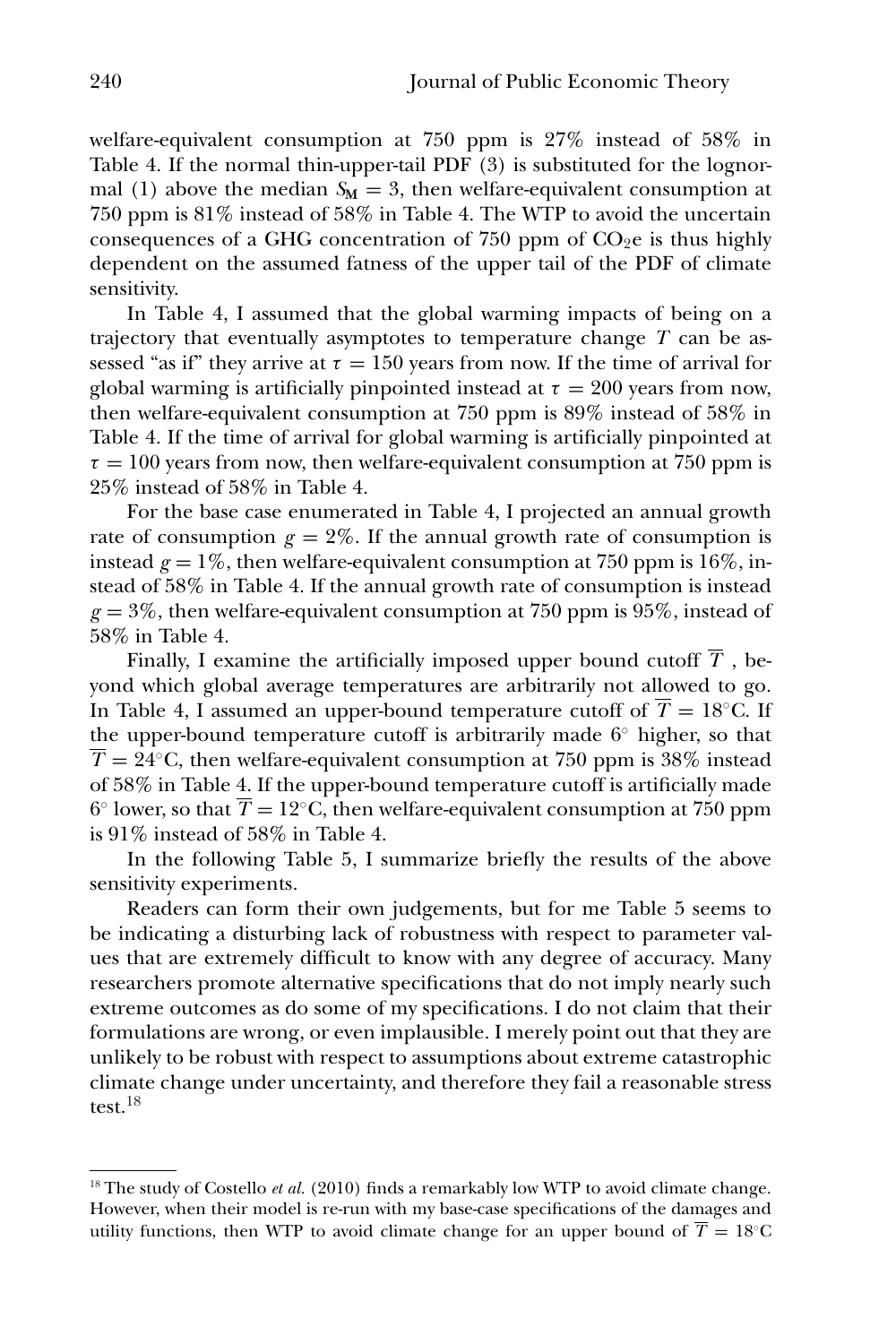To test parametric sensitivity with respect to the rate of pure time preference  $\rho$ , consider the base case ( $\rho = 1.5\%$ ,  $\eta = 2$ ,  $g \approx 2\%$ ) in Nordhaus (2008), which from Equation (10) corresponds to a discount rate  $r \approx 5.5\%$ per year. When Nordhaus runs instead through his DICE model "my" base case ( $\rho \approx 0$ ,  $\eta = 3$ ,  $g \approx 2\%$ ), which implies  $r = 6\%$  per year, there is no substantive difference in outcomes.<sup>19</sup> However, DICE is (essentially) a deterministic formulation in the spirit of an optimal control problem featuring a relatively non-reactive quadratic loss function. When lognormal uncertainty of form (1) is introduced, then there is a tremendous difference between the two base cases. With quadratic losses (7), as we have come to expect,  $\widehat{C}_Q \approx 100\%$ . Even with my reactive damages function (8), if I plug the Nordhaus base-case specification ( $\rho = 1.5\%$ ,  $\eta = 2$ ,  $g = 2\%$ ) into my simplistic model I get  $C_R \approx 99\%$  for  $G = 750$  ppm of CO<sub>2</sub>e. In other words, the WTP now to avoid altogether the consequences of  $G = 750$  at future time  $\tau = 150$ goes from  $\approx 42\%$  to  $\approx 1\%$  for two specifications that would otherwise have near-identical consequences in a deterministic world. The reason for such a dramatic difference is that when pure time discounting is as high as  $\rho = 1.5\%$ per year, the risk aversion effect is overcome by the discounting effect. Once again, readers can form their own judgements about the implied robustness of policy implications under stress-test uncertainty—here with respect to various combinations of  $ρ$  and  $η$ .

#### 5. Discussion

I think that several themes emerge from this paper.

The paper suggests that an economic analysis of climate change might be very sensitive to uncertainties about such things as the fatness of PDF tails for temperature changes, the specification of the damages function, cutoff bounds, relative risk aversion, rates of pure time preference, growth rates, concentrations of GHGs, and so forth. When relatively fat-tailed PDFs are combined with a reactive damages function, then seemingly modest changes in target levels of GHGs can sometimes have very big welfare consequences. In such conditions, the primary purpose of keeping down GHGs is to prevent large damages from extreme warmings in the "bad" tail, which is a much more powerful incentive to target low GHG levels than trying to keep down the relatively modest damages from median temperatures. But the exact quantitative extent to which changes in target levels of GHGs can cause these very big welfare consequences depends sensitively on how the extremes are modeled and specified. While conclusions from some plausible formulations

becomes ≈95%—i.e., welfare equivalent consumption becomes ≈5%. (I am indebted to Christopher Costello for re-running the Costello *et al.* model with my specifications.) A tentative conclusion is that the results of their model are even less robust than the results of the model of Nordhaus (2008) to the "stress test" numerical exercises of this paper.

<sup>&</sup>lt;sup>19</sup> This is essentially "Run 3" reported on page 187 of Nordhaus (2008).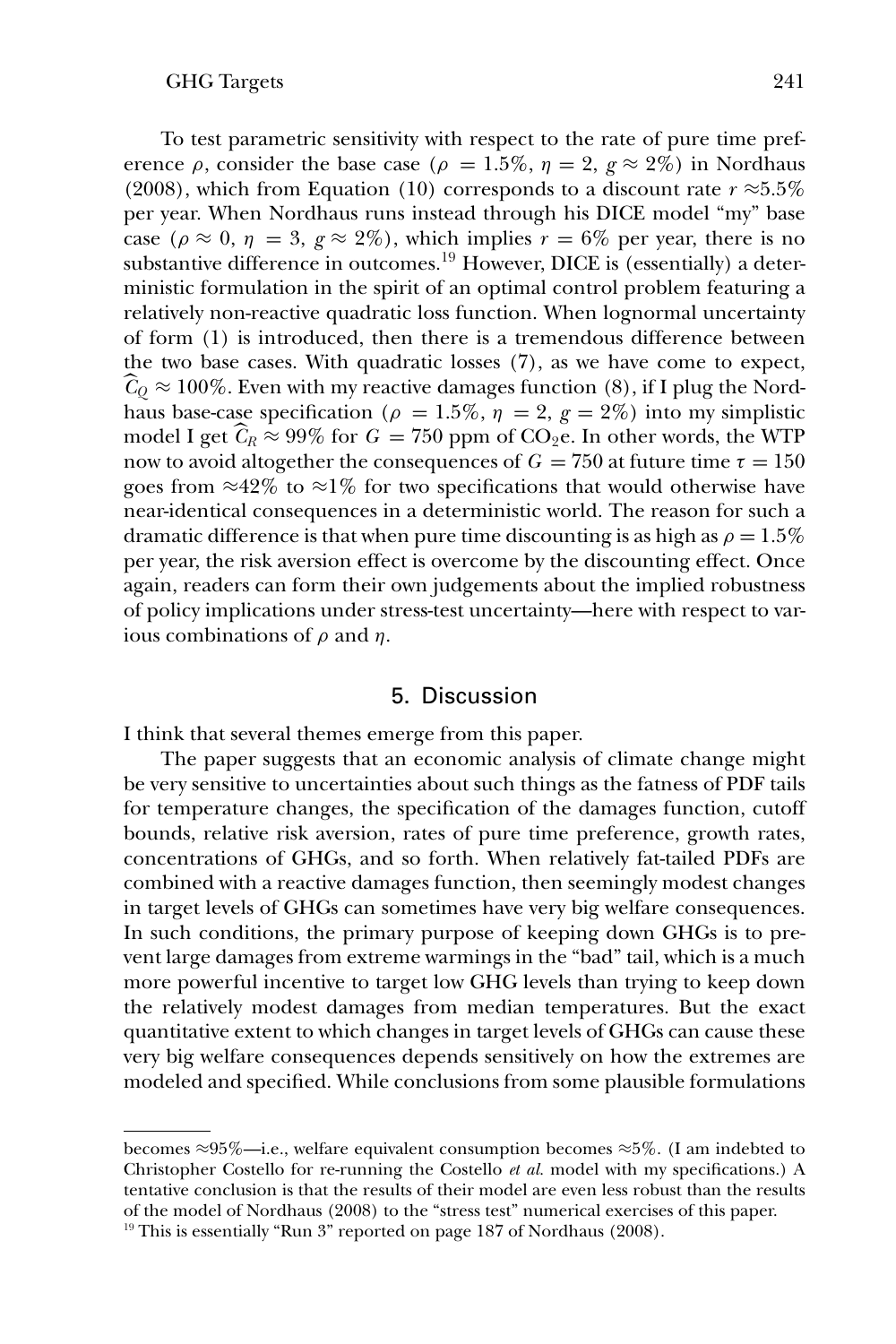seem relatively immune to being represented by a measure of central tendency like the median, conclusions from some other formulations, which appear equally if not more plausible to me, are extraordinarily far from being captured by median values and seem to be highly dependent on a variety of underlying uncertainties. Thus, we might be in an unfortunate position where results from an economic analysis of climate change have a wide range of possible policy recommendations, which depend upon barely knowable assumptions well beyond the realm of ordinary experience. While I do not think that this feature nullifies climate-change CBAs or IAMs, I do think it should make us especially cautious about the ability of economic analysis to give robust policy advice for the specific application of such methods to catastrophic climate change. The moral of the story may be that, under extreme tail uncertainty, seemingly casual decisions about functional forms and parameter values for catastrophic outcomes might well dominate CBA of climate change.

Another suggestion coming out of the paper is that the standard quadratic damages function simply cannot register, and therefore will not react to, the possibility of catastrophic climate change. Once the usual quadratic damages specification is made, an optimal policy will not get alarmed by high values of GHG concentrations, and almost inevitably it will recommend relatively mild mitigation measures. The climate-policy-ramp gradualism that emerges from many IAMs may be rooted in the fact that, even when uncertainty is introduced in the form of Monte Carlo simulations, the usual quadratic damages function never really allows the model to get very far away from effectively plugging median values into a deterministic climate-change CBA and then discounting away the consequences.

Needless to say, a very large number of caveats apply to the toy model of this paper.

The main omission is the lack of realistic dynamics in the toy model. For simplicity, the toy model of this paper essentially analyzes and compares steady states, with only the most primitive cause-and-effect dynamics. I think that this simplification allows some transparent insights that can get obscured by much more complicated dynamic models, but it comes at a price by omitting nuanced considerations of growth, discounting, how long it takes to approach a steady state, and so forth. A drawback of my toy model approach is that I could be missing some critical dynamic interactions that are unable to be captured by the crudeness of such a simplistic comparative-steady-state formulation. So conclusions of this paper are at most suggestive and may need to be modified in the light of performing numerical simulations from much more complicated dynamic computer models. $^{20}$ 

 $20$  Absent numerical integration over PDFs with given functional forms to obtain exact expected values (as was done in this paper), and even with stratified sampling, an enormous number of simulations may be required in order to penetrate far enough into the "bad" tail to derive valid expected values for very-low-probability very-high-impact situations.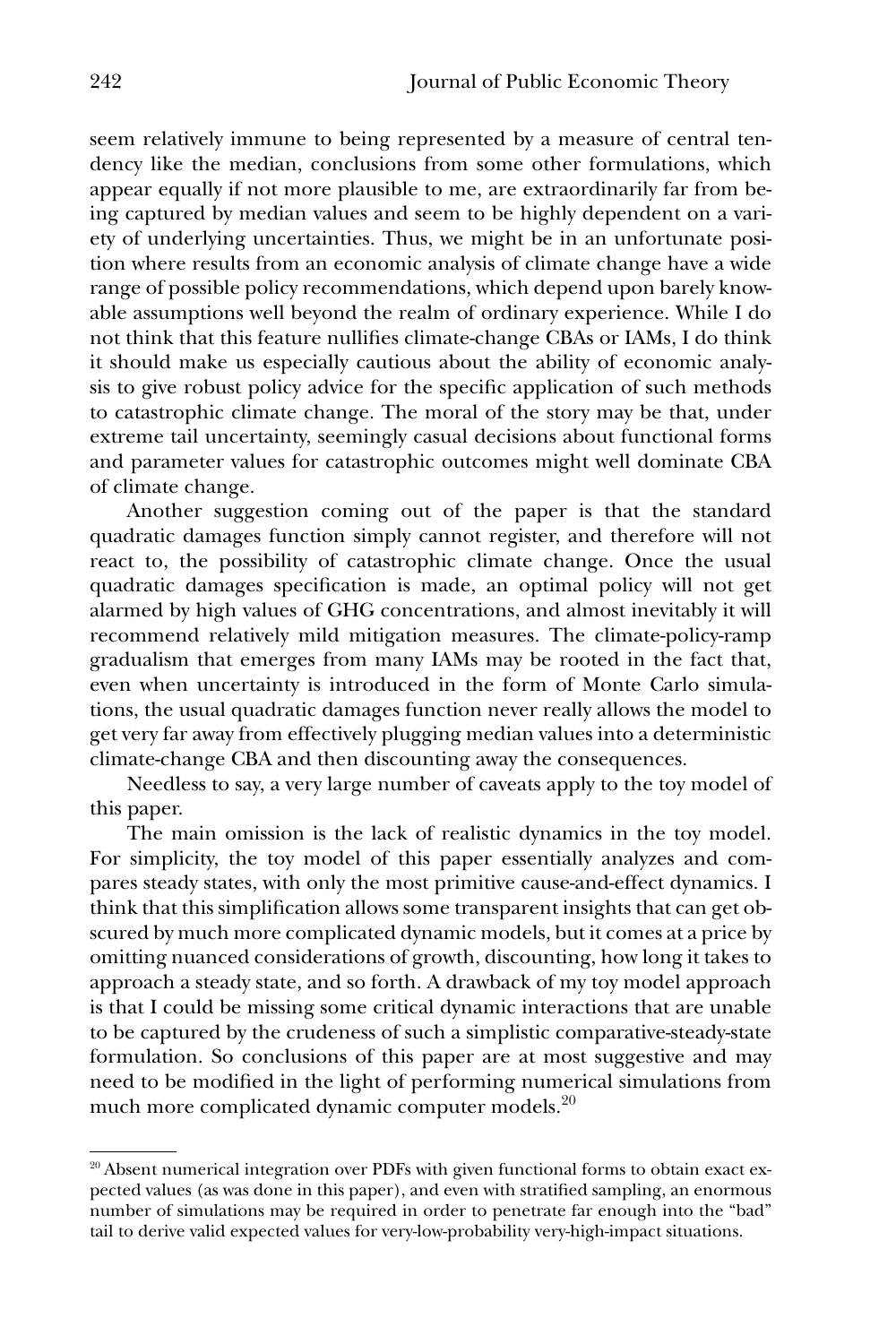#### GHG Targets 243

That having been said, the suggestive comparative-steady-state numerical outcomes of this toy model seem to me as if they might be sufficiently powerful that an appropriately muffled version would likely survive a fully dynamic treatment. Remember, throughout this paper the default fatness that *really* matters concerns the bad tail of the reduced-form PDF of some overall measure of "welfare." Nobody knows the tail fatness of the PDF of "welfare"—which is the very feature driving the lack of robustness to specifications of climate extremes. As a consequence, I somehow doubt very much that robustness will miraculously be restored by introducing more sophisticated dynamics. Actually, the various "stress tests" of this paper do not strike me as being particularly "stressful" at all. Therefore, I suspect rather strongly that it may be difficult to dislodge altogether the verdict that a CBA of climate change can be quite sensitive to assumptions about extreme tail events—and that the primary reason for keeping GHG levels down may be mainly to insure against high-temperature catastrophic climate damages.

### 6. Conclusion

If a particular type of idiosyncratic uncertainty affects only one small part of an individual's or a society's overall portfolio of assets, exposure is naturally limited to that specific component and bad-tail fatness is not such a paramount concern. However, some very few but very important real-world situations have potentially *unlimited* exposure due to structural uncertainty about their potentially open-ended catastrophic reach. Climate change potentially affects the whole worldwide portfolio of utility by threatening to drive all of planetary welfare to disastrously low levels in the most extreme scenarios. With global climate change, diversification is limited because all eggs are inherently in one basket. The comparative-steady-state toy model of this paper suggests that the results of climate change CBA can sometimes depend non-robustly on seemingly casual decisions about functional forms and parameter values associated with extreme tails. The findings of this paper may be a warning that the results of climate change CBA can be largely driven by the "fear factor" associated with low-probability high-impact catastrophes, which is difficult to model robustly.

### References

ARCHER, D. (2007) *Global Warming* . Oxford: Blackwell.

- ARROW, K. J. (1999) Discounting, morality, and gaming, in *Discounting and Intergenerational Equity*, P. R. Portney and J. P. Weyant, eds., pp. 13–21. Washington, DC: Resources for the Future.
- COSTELLO, C., M. NEUBERT, S. POLASKY, and A. SOLOW (2010) Bounded uncertainty and climate change economics, *Proceedings of the National Academy of Sciences* **107**, 8108–8110.
- DASGUPTA, P. (2008) Discounting climate change. *Journal of Risk and Uncertainty* **37**, 141–169.